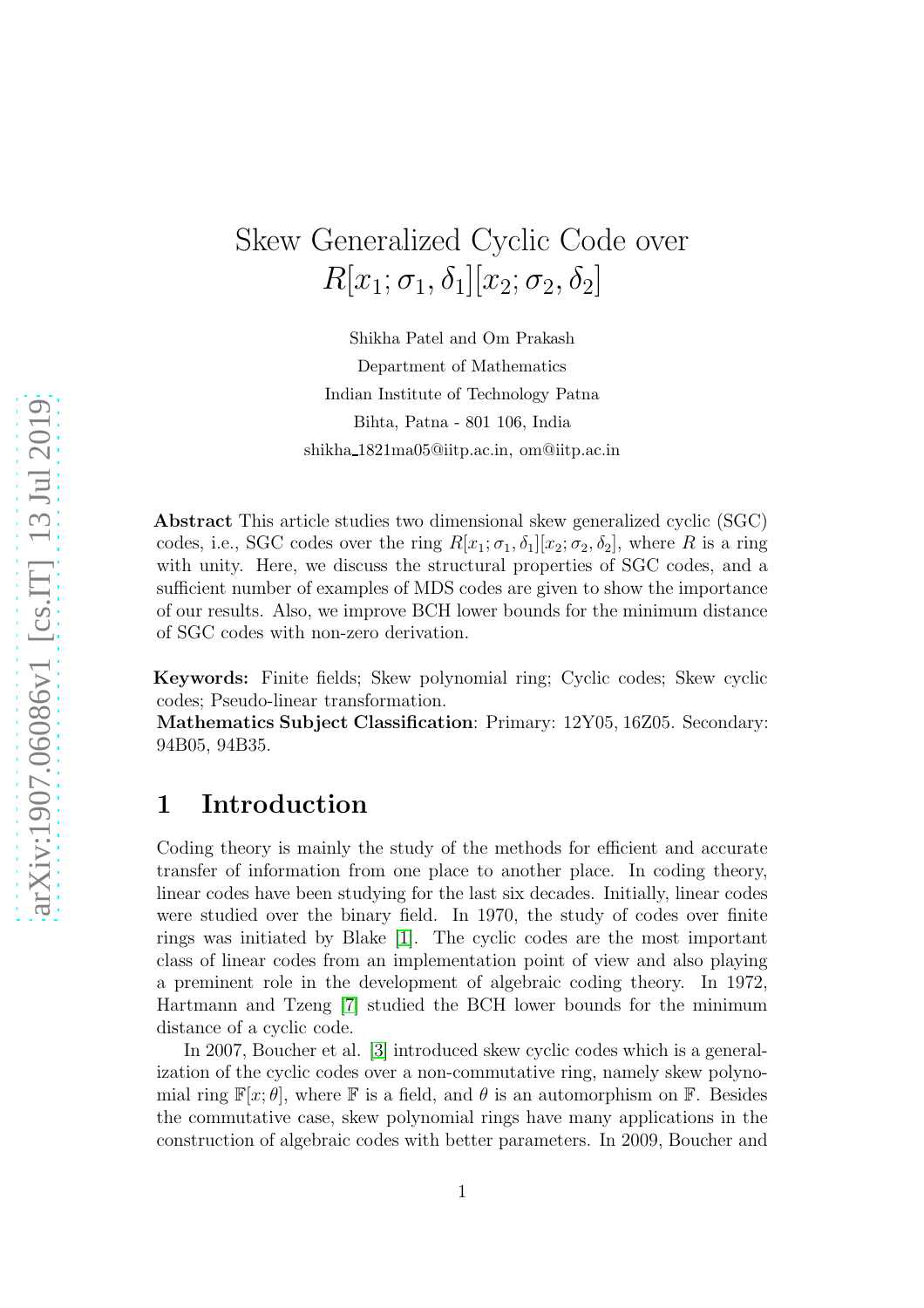Ulmer [\[6\]](#page-16-2) obtained some skew codes with Hamming distance more significant than the known linear codes with the same parameters. Again, in 2014, they [\[5\]](#page-16-3) revisited the linear codes by using the concept of the skew polynomial ring with derivation. Later on, in 2017, Cuiti $\tilde{n}$ o and Tironi [\[13\]](#page-16-4) studied the structural properties of skew generalized cyclic (SGC) codes over finite fields and also obtained some BCH type lower bounds for their minimum distance.

The two-dimensional cyclic code was introduced by Ikai et al. and Imai [\[8,](#page-16-5) [10\]](#page-16-6) in 1975. It is a generalization of the cyclic code. Inspired by these works, in this article, we study structural properties of the two-dimensional skew generalized cyclic (SGC) codes and obtain the BCH lower bound for the minimum distance of a skew generalized cyclic code for non-zero derivation. The two-dimensional theory is beneficial for the analysis and generation of two-dimensional periodic arrays. It gives a construction method for the twodimensional feedback shift register with a minimum number of storage devices that generates a given two-dimensional periodic array.

Presentation of the manuscript is as follows: Section 2 contains some preliminaries while Section 3 discusses SGC codes and their properties. In Section 4, we give some BCH lower bounds which generalize the known result of [\[13\]](#page-16-4) for non-zero derivation. To show the importance of our results, in Section 5, we provide some examples of MDS codes in  $\mathbb{F}_q^n$  and also MDS codes for SGC codes over  $\mathbb{F}_q[x;\theta]$ , respectively. Section 6 concludes the work.

#### 2 Preliminaries

Let R be a ring with unity and  $\sigma$ , an endomorphism of R. A map  $\delta: R \to R$  is said to be a  $\sigma$ -derivation if  $\delta(a+b) = \delta(a) + \delta(b)$  and  $\delta(ab) = \sigma(a)\delta(b) + \delta(a)b$ for all  $a, b \in R$ . Let  $\mathbb{F}_q$  be a Galois field with q elements where  $q = p^m$  for some prime p and  $m \geq 1$ . Consider the Frobenius automorphism  $\theta : \mathbb{F}_q \to \mathbb{F}_q$ defined by  $\theta(a) = a^p$ , which fixes the subfield with p elements and its order is  $\boldsymbol{m}.$ 

**Definition 2.1.** [\[9,](#page-16-7) [11,](#page-16-8) [12\]](#page-16-9) A pseudo-linear map  $T: R^n \to R^n$  is an additive map defined by

$$
T(\bar{v}) = \sigma'(\bar{v}).M + \delta'(\bar{v}),\tag{1}
$$

where  $\bar{v} = (v_1, v_2, ..., v_n) \in R^n$ ,  $\sigma'(\bar{v}) = (\sigma(v_1), \sigma(v_2), ..., \sigma(v_n)) \in R^n$ , M is an  $n \times n$  matrix with coordinates in R and  $\delta'(\bar{v}) = (\delta(v_1), \delta(v_2), ..., \delta(v_n)) \in R^n$ . If  $\delta = 0$ , then T is called a semi-linear map.

Consider  $R[x; \sigma, \delta] = \{a_s x^s + \cdots + a_1 x + a_0 \mid a_i \in R \text{ and } s \in \mathbb{N}\}.$  Then  $R[x; \sigma, \delta]$  is a noncommutative ring under usual addition of polynomials and multiplication is defined with respect to  $xr = \sigma(r)x + \delta(r)$  for any  $r \in R$ . This ring is also known as skew polynomial ring.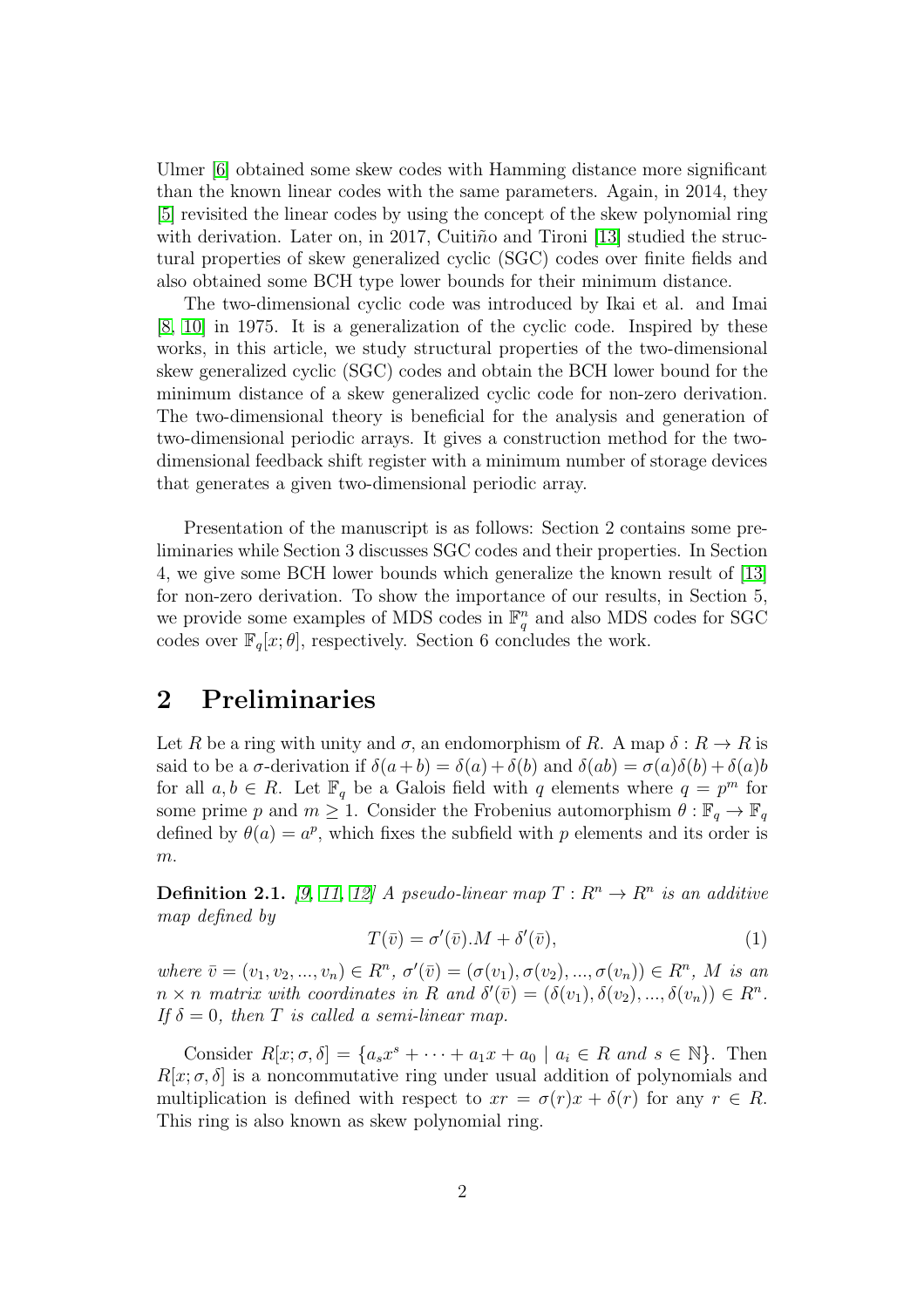We consider the iterated skew polynomial ring over the ring  $R$ . Let  $S = R[x_1; \sigma_1, \delta_1]$  be a skew polynomial ring over the ring R, where  $\sigma_1$  is an automorphism and  $\delta_1$  is a  $\sigma_1$ -derivation of R. If  $\sigma_2$  is an endomorphism and  $\delta_2$  is a  $\sigma_2$ -derivation of S, then the skew polynomial ring  $B = S[x_2; \sigma_2, \delta_2]$ is called an iterated skew polynomial ring over R. It is denoted by  $B =$  $R[x_1;\sigma_1,\delta_1][x_2;\sigma_2,\delta_2].$ 

Let  $B_i = R[x_1; \sigma_1, \delta_1][x_2; \sigma_2, \delta_2] \cdots [x_i; \sigma_i, \delta_i]$  and we consider the finite sets  $H = {\sigma_1, \sigma_2, ..., \sigma_n}$  where  $\sigma_i$  is a endomorphism of  $B_{i-1}$  and  $D = {\delta_1, \delta_2, ..., \delta_n}$ , where  $\delta_i$  is the  $\sigma_i$ -derivation of  $B_{i-1}$ , for  $i = 1, 2, ..., n$ . Then by induction, we define the iterated skew polynomial ring  $B_n = R[x_1; \sigma_1, \delta_1][x_2; \sigma_2, \delta_2] \cdots [x_n; \sigma_n,$  $\delta_n$  over R. We denote it by  $B_n = R[x; H, D]$ . If H has only identity automorphism, then  $B_n$  is denoted by  $R[x; D]$  (iterated skew polynomial ring of derivation type over  $R$ ) and if  $D$  has only zero derivation, then the iterated skew polynomial ring is  $B_n = R[x; H]$ .

Let  $\leq$  be the lexicographical order on  $\mathbb{Z} \times \mathbb{Z}$ . Now, for any  $(a, b), (a', b') \in$  $\mathbb{Z} \times \mathbb{Z}$ , we have  $(a, b) \preceq (a', b')$  if and only if  $a \leq a'$  or  $a = a', b \leq b'$ . Further, if  $(a, b) \leq (a', b')$  and  $(a, b) \neq (a', b')$ , then we write  $(a, b) \prec (a', b')$  and  $\preceq$  is a total order on  $\mathbb{Z}\times\mathbb{Z}$ . For any polynomial  $f \in R[x_1;\sigma_1,\delta_1][x_2;\sigma_2,\delta_2]$ , we define

 $\mathcal{V}_f = \{(a_1, a_2) \mid f \text{ contains a term } mx_1^{a_1}x_2^{a_2}\}$  $2^{a_2}, m \in R, m \neq 0$ .

Recall that the lex-degree of f, denoted by  $lexdeg(f)$ , is the greatest element of  $V_f$  with respect to the total order  $\preceq$  on  $V_f$ . The lexicographical order  $\preceq$  on  $R[x_1; \sigma_1, \delta_1][x_2; \sigma_2, \delta_2]$  is defined as follows:

For any  $f, g \in R[x_1; \sigma_1, \delta_1][x_2; \sigma_2, \delta_2], f \preceq g$  if and only if  $lexdeg(f) \preceq$  $lexdeg(q)$ . The lex-leading term of a polynomial f is the term of f corresponding to its lex-degree. The lex-leading coefficient of  $f$  is the coefficient of its lex-leading term.

Now, we present some basic results over iterated skew polynomial ring.

**Lemma 2.1.** [\[15\]](#page-16-10) Let R be a ring and  $\delta$ , a derivation on R. Let  $S = R[x; \delta]$  be the skew polynomial ring of derivation type over R and  $\delta_1$  be another derivation of R. Then  $\delta_1$  can be extended to a derivation of S by  $\delta_1(x) = 0$  if and only if  $\delta_1$  commutes with  $\delta$ .

**Theorem 2.1.** [\[15\]](#page-16-10) Let R be a ring and  $D = {\delta_1, \delta_2, ..., \delta_n}$ , a finite set of derivations of  $R$ . Let  $B_i$  be the set of all polynomials in indeterminates  $x_1, x_2, \dots, x_i$  with coefficients in R, for  $i = 0, 1, 2, \dots, n$ , where  $B_0 = R$ . In  $B_n$ , addition is usual and multiplication is defined with respect to  $x_i r =$  $rx_i + \delta_i(r)$  for all r in R,  $x_ix_j = x_jx_i$  for  $i, j = 1, 2, ..., n$ . Then  $B_i$  is a skew polynomial ring (of derivation type) over  $B_{i-1}$ , for all  $i = 1, 2, ..., n$  if and only if  $\delta_i \delta_j = \delta_j \delta_i$ , for all  $i, j = 1, 2, ..., n$ .

**Definition 2.2.** [\[8\]](#page-16-5) A binary two-dimensional code of area  $s \times l$  is the set of  $s \times l$  arrays over  $\mathbb{F}_2$ , called codewords or code arrays. A two-dimensional code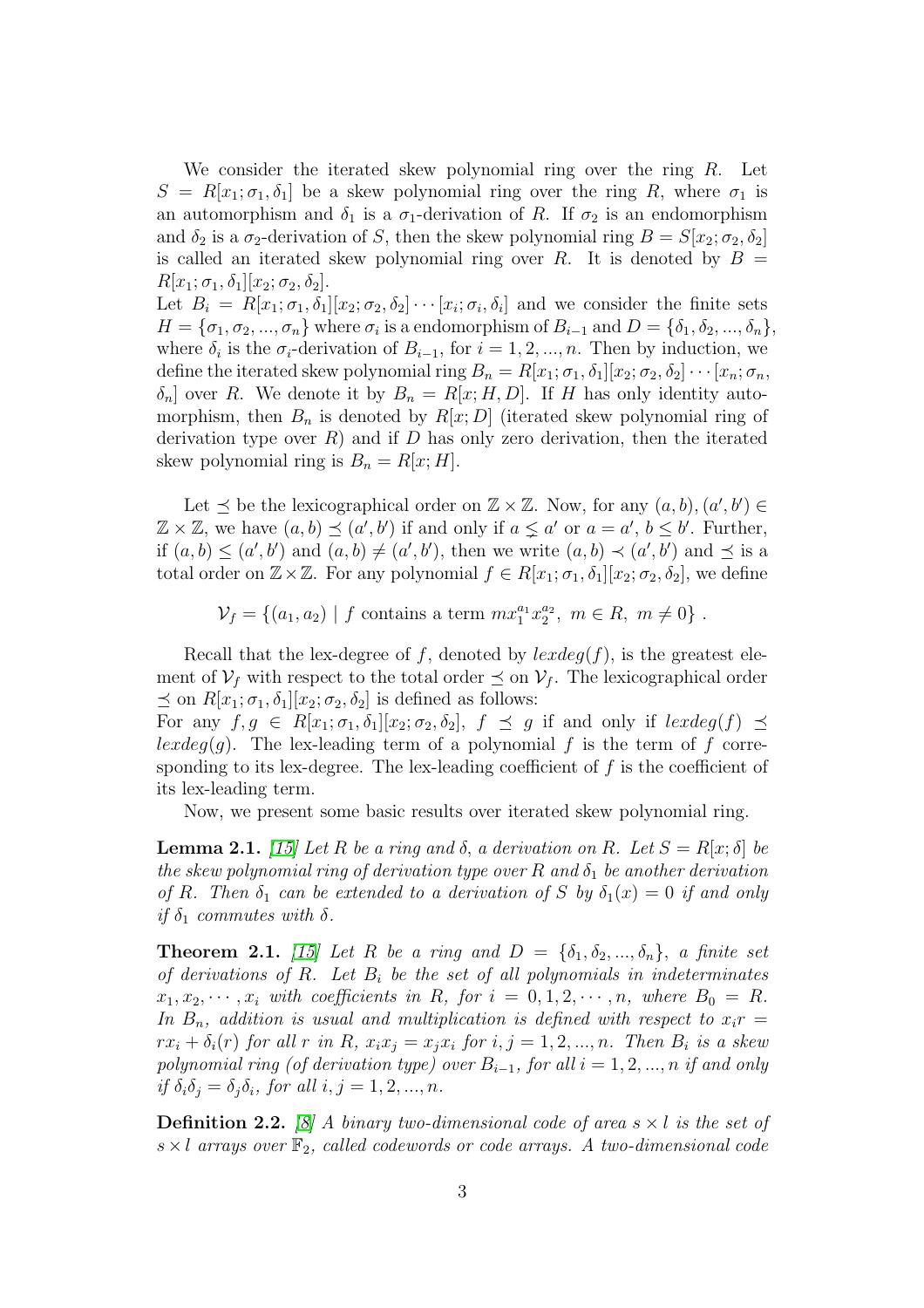$\mathcal C$  is said to be linear if and only if  $\mathcal C$  form a subspace of the sl-dimensional space of the  $s \times l$  arrays over  $\mathbb{F}_2$ . A two-dimensional cyclic code is defined as a two dimensional linear code such that for each code-array of  $C$ , all the arrays obtained by permuting the columns or the rows of C cyclically are also code-arrays.

We fix a monic polynomial over the ring  $B = R[x_1; \sigma_1, \delta_1][x_2; \sigma_2, \delta_2]$ 

$$
f = \sum_{a_1=0}^{s} \sum_{a_2=0}^{l} r_{a_1, a_2} x_1^{a_1} x_2^{a_2} \in B
$$
 (2)

where  $r_{a_1,a_2} \in R$ .

Define a map  $\Gamma_f : R^n \to B/Bf$  the R-linear map which maps a vector  $\bar{c} \in R^n$  to the class  $[c] \in B/Bf$ , i.e.,  $\Gamma_f(\bar{c}) = [c] \in B/Bf$  for all  $\bar{c} \in R^n$ , where

$$
c = \sum_{a_1=0}^{s-1} \sum_{a_2=0}^{l-1} c_{a_1,a_2} x_1^{a_1} x_2^{a_2},
$$

 $c_{a_1,a_2} \in \mathbb{R}^n$ ,  $n = sl$  and  $\bar{c}$  is an  $s \times l$ -arrays, i.e.,  $\bar{c} \in \mathbb{R}^n$  is written as

$$
\begin{pmatrix} c_{0,0} & c_{0,1} & \dots & c_{0,l-1} \\ c_{1,0} & c_{1,1} & \dots & c_{1,l-1} \\ \vdots & \vdots & \ddots & \vdots \\ c_{s-1,0} & c_{s-1,1} & \dots & c_{s-1,l-1} \end{pmatrix}.
$$

The map  $\Gamma_f$  is R-linear isomorphism between R-modules. Now, we give some definitions about codes in  $R^n$ .

**Definition 2.3.** Let  $\mathcal{C} \subseteq \mathbb{R}^n$  be a nonempty set. Then

- 1. C is a R-linear code if C is a left R-submodule of the left R-module  $R<sup>n</sup>$ .
- 2. Let C be a linear code over R of length  $n = sl$  whose codewords are viewed as  $s \times l$  arrays, i.e.,  $\bar{c} \in \mathcal{C}$  is written as

$$
\begin{pmatrix} c_{0,0} & c_{0,1} & \dots & c_{0,l-1} \\ c_{1,0} & c_{1,1} & \dots & c_{1,l-1} \\ \vdots & \vdots & \ddots & \vdots \\ c_{s-1,0} & c_{s-1,1} & \dots & c_{s-1,l-1} \end{pmatrix}.
$$

If C is closed under row  $\sigma_1$ -skew-shift and column  $\sigma_2$ -skew-shift of codewords, then C is a 2-dimensional skew-cyclic code of size  $s \times l$  over R under  $\sigma_1$  and  $\sigma_2$ .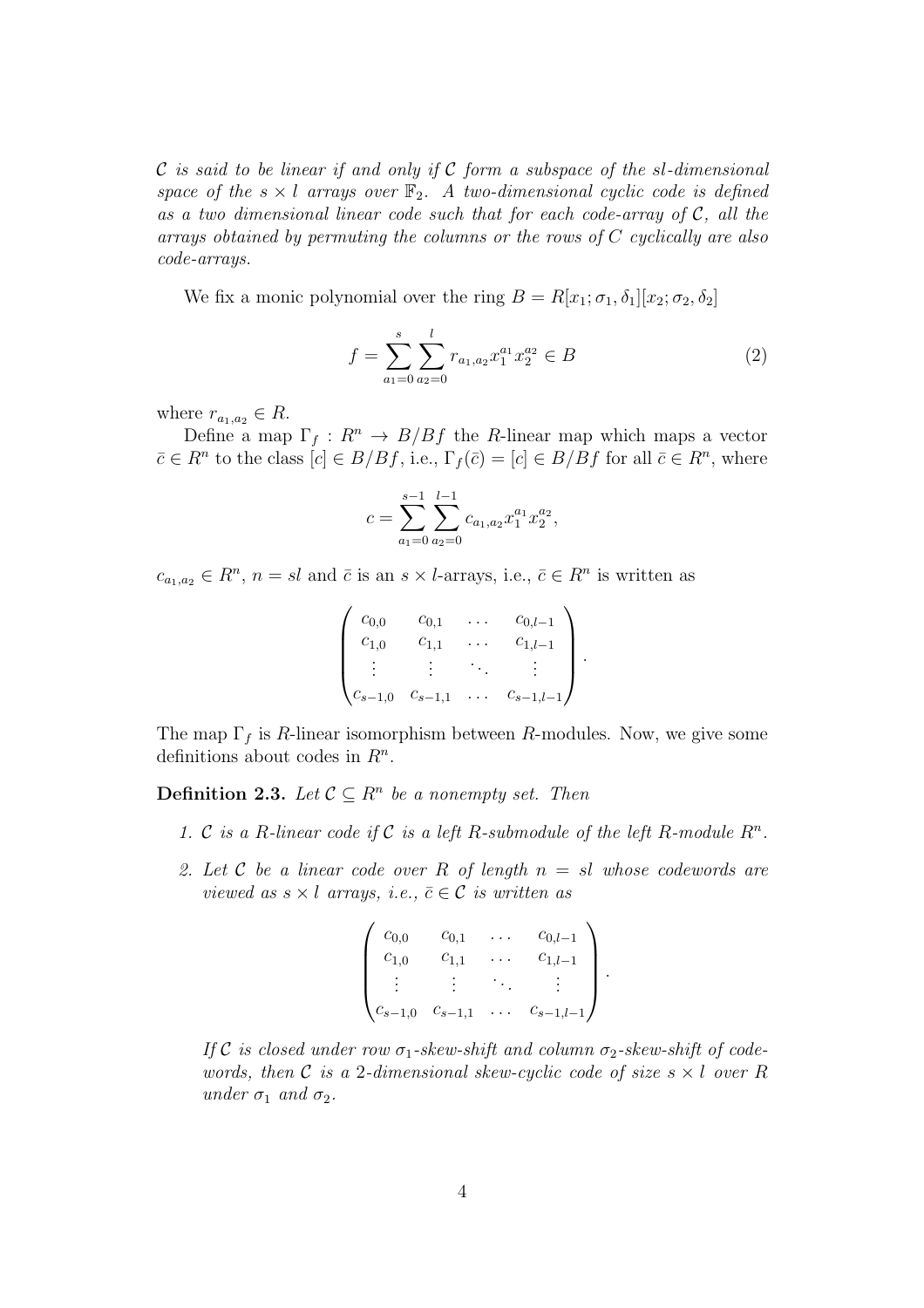3. C is an  $(M_i, \sigma_i, \delta_i)$ -skew code for  $i = 1, 2$  if C is an R-linear code such that  $T * C \subseteq C$ , where T is given in equation (1) and  $T * C =$  ${T(\bar{v}) \mid \bar{v} \in \mathcal{C}}$ ,  $M_1$  is of order  $l \times l$  and  $M_2$  is of order  $s \times s$ . Moreover,  $T(v_{a_1,0}, v_{a_1,1}, \cdots, v_{a_1,l-1}) = \sigma_1(v_{a_1,0}, v_{a_1,1}, \ldots, v_{a_1,l-1}).M_1 + \delta_1(v_{a_1,0}, v_{a_1,1},$  $\dots, v_{a_1,l-1}), 0 \le a_1 \le s-1 \ and \ T(v_{0,a_2}, v_{1,a_2}, \dots, v_{s-1,a_2}) = \sigma_2(v_{0,a_2}, v_{1,a_2}, \dots, v_{s-1,a_2})$  $\ldots, v_{s-1,a_2}$ ). $M_2 + \delta_2(v_{0,a_2}, v_{1,a_2}, \ldots, v_{s-1,a_2})$ ,  $0 \le a_2 \le l-1$ , where  $M_1$ and  $M_2$  are of the following form:

$$
M_1 = \begin{pmatrix} 0 & 1 & \dots & 0 \\ \vdots & \vdots & \ddots & \vdots \\ 0 & 0 & \dots & 1 \\ -r_{0,0} & -r_{0,1} & \dots & -r_{0,l-1} \end{pmatrix}
$$

$$
M_2 = \begin{pmatrix} 0 & 1 & \dots & 0 \\ \vdots & \vdots & \ddots & \vdots \\ 0 & 0 & \dots & 1 \\ -r_{0,0} & -r_{1,0} & \dots & -r_{s-1,0} \end{pmatrix}.
$$

and

4. C is an  $(f, \sigma_1, \sigma_2, \delta_1, \delta_2)$ -skew code if C is an R-linear code such that  $T_f * C \subseteq C$ , where  $T_f$  is given in equation (1) with  $M_1 = (M_1)_f$  is of order  $l \times l$  and  $M_2 = (M_2)_f$  is of order  $s \times s$  defined as above and  $T_f * C = \{T_f(\bar{v}) \mid \bar{v} \in C\}.$ 

**Definition 2.4.** Let  $\bar{c} \in \mathcal{C} \subseteq \mathbb{F}_q^n$ . The Hamming weight  $wt(\bar{c})$  of a codeword  $\bar{c} = (c_0, c_1, ..., c_{n-1}) \in \mathcal{C}$  is the number of non-zero components. For any two codewords  $\bar{c}$  and  $\bar{c}'$  of  $\mathcal{C}$ , the Hamming distance is defined as  $d_H(\bar{c}, \bar{c}') =$  $wt(\bar{c}-\bar{c}')$ . The Hamming distance for the code  $\mathcal C$  is

$$
d_{\mathcal{C}} = \min \{ d(\bar{x}, \bar{y}) \mid \bar{x}, \ \bar{y} \in \mathcal{C}, \bar{x} \neq \bar{y} \}.
$$

Let  $\bar{c} = (c_0, c_1, ..., c_{n-1})$  and  $\bar{c}' = (c'_0, c'_1, ..., c'_{n-1})$  be two elements of C. Then  $_0, \mathfrak{c}_1$ the Euclidean inner product of c and c' in  $\mathbb{F}_q^n$  is  $\bar{c} \cdot \bar{c}' = c_0 c'_0 + c_1 c'_1 + \cdots + c_{n-1} c'_{n-1}$ . The dual code  $C^{\perp}$  of C is  $C^{\perp} = \{\bar{c} \in \mathbb{F}_q^n \mid \bar{c} \cdot \bar{c}' = 0, \text{ for all } \bar{c}' \in C\}$ . A code C is called self-orthogonal if  $C \subseteq C^{\perp}$  and self dual if  $C = C^{\perp}$ .

### 3 Skew generalized cyclic (SGC) codes and its properties

In this section, we give some algebraic properties of two-dimensional skew generalized cyclic (SGC) codes. In 2017, Cuiti $\tilde{m}$ o and Tironi [\[13\]](#page-16-4) studied the structural properties of skew generalized cyclic codes over  $B = R[x; \sigma, \delta]$ . We generalize these results over  $B = R[x_1; \sigma_1, \delta_1][x_2; \sigma_2, \delta_2].$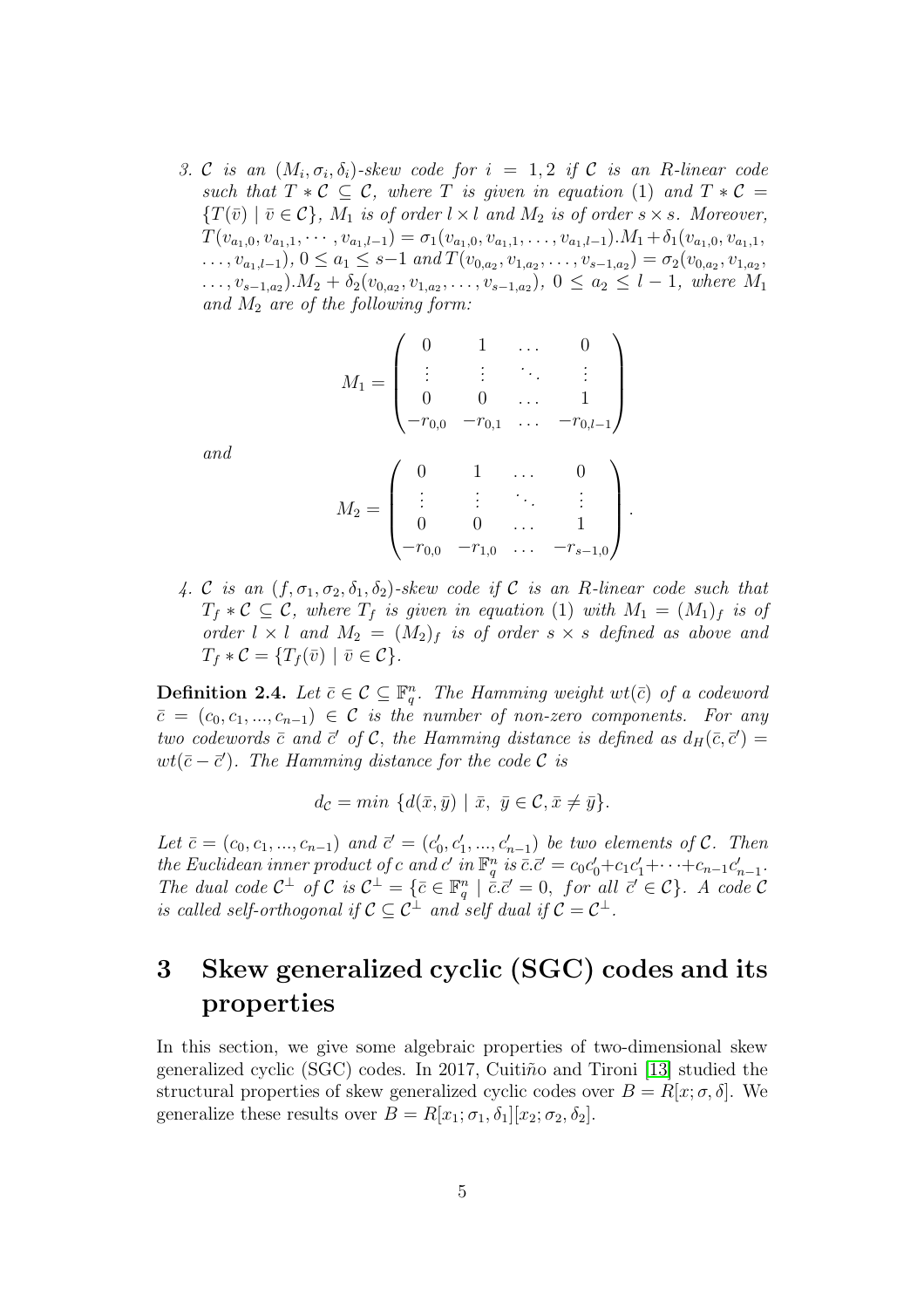**Remark 3.1.** [\[13\]](#page-16-4) Let T be any pseudo-linear transformation on  $R<sup>n</sup>$ . If  $p =$  $p_0 + p_1x + \cdots + p_mx^m$  is a polynomial, then  $p(T) = p_0 + p_1T + \cdots + p_mT^m$  is not in general a pseudo-linear transformation. Also, we have  $\Gamma_f(p(T_f)(\bar{v})) = [pv]$ for every  $p \in B$  and  $\overline{v} \in R^n$  such that  $\Gamma_f(\overline{v}) = [v]$ . This implies that the map  $\Gamma_f$  is a left B-module isomorphism when  $B/Bf$  is a B-module with the product  $p[v] = [pv]$  for any  $p, v \in B$  and  $R<sup>n</sup>$  is endowed with the left B-module structure given by the left action of  $T_f$ , i.e.,  $t.\bar{v} = T_f (\bar{v})$  for any  $\bar{v} \in R^n$ .

Based on above facts, we have the following characterization of  $(f, \sigma_1, \sigma_2, \delta_1, \delta_2)$ skew code.

**Theorem 3.1.** Let C be a non-empty subset of  $R^n$ . Then C is a  $(f, \sigma_1, \sigma_2, \delta_1, \delta_2)$ skew code if and only if  $\Gamma_f(\mathcal{C})$  is a left B-submodule of  $B/Bf$ .

Now, we give the definition of skew generalized cyclic (SGC) code over B.

**Definition 3.1.** Let  $C \subseteq R^n$  be a nonempty set. Then C is said to be a  $(f, \sigma_1, \sigma_2, \delta_1, \delta_2)$ -skew generalized cyclic (SGC) code if  $\Gamma_f(\mathcal{C}) = Bg/Bf$ , where  $g \in S[x_2; \sigma_2, \delta_2]$  is a monic polynomial such that  $f \in Bg$ . The polynomial  $g \in B$  is called the generator polynomial of C. Notationally, we have  $C =$  $(g)_{n,q}^{\sigma_1,\sigma_2,\delta_1,\delta_2}.$ 

Let  $\mathcal{C} = (g)_{n,q}^{\sigma_1,\sigma_2,\delta_1,\delta_2}$  be a  $(f,\sigma_1,\sigma_2,\delta_1,\delta_2)$ -skew generalized cyclic  $(SGC)$ code with  $g = \sum_{a_1=0}^{k_1} \sum_{a_2=0}^{k_2} g_{a_1,a_2} x_1^{a_1} x_2^{a_2} \in B$ . We know that C is a free left R-module of dimension  $k = (s - k_1)(l - k_2) = n - sk_2 - lk_1 + k_1k_2$  with basis

 $\mathcal{B}' = \{g, x_1g, \ldots, x_1^{s-k_1-1}\}$  $x_1^{s-k_1-1}g, x_2g, x_2x_1g, \ldots, x_2x_1^{s-k_1-1}$  $x_1^{s-k_1-1}, \ldots, x_2^{l-k_2-1}$  $a_2^{l-k_2-1}g, x_2^{l-k_2-1}x_1g,$  $\ldots, x_2^{l-k_2-1} x_1^{s-k_1-1}$  $_{1}^{s-k_{1}-1}g\},$ 

where  $(k_1, k_2) = lexdeg(q)$  and if  $[q] = \Gamma_f(\bar{q})$ , then its generator matrix  $\mathbb{G}$  is given by

$$
\mathbb{G} = \begin{pmatrix} \bar{g} \\ T_f(\bar{g}) \\ \vdots \\ T_f^{k-1}(\bar{g}) \end{pmatrix}
$$
 (3)

where  $g = \sum_{a_1=0}^{k_1} \sum_{a_2=0}^{k_2} g_{a_1,a_2} x_1^{a_1} x_2^{a_2} \in B$ , i.e.,  $\bar{g}$  is an  $s \times l$  arrays which is given as

$$
\bar{g} = \begin{pmatrix}\ng_{0,0} & g_{0,1} & \dots & g_{0,k_2-1} & 0 & \dots & 0 \\
g_{1,0} & g_{1,1} & \dots & g_{1,k_2-1} & 0 & \dots & 0 \\
\vdots & \vdots & \ddots & \vdots & \vdots & \ddots & \vdots \\
g_{k_1-1,0} & g_{k_1-1,1} & \dots & g_{k_1-1,k_2-1} & 0 & \dots & 0 \\
0 & 0 & \dots & 0 & 0 & \dots & 0 \\
\vdots & \vdots & \ddots & \vdots & \vdots & \ddots & \vdots \\
0 & 0 & \dots & 0 & 0 & \dots & 0\n\end{pmatrix}.
$$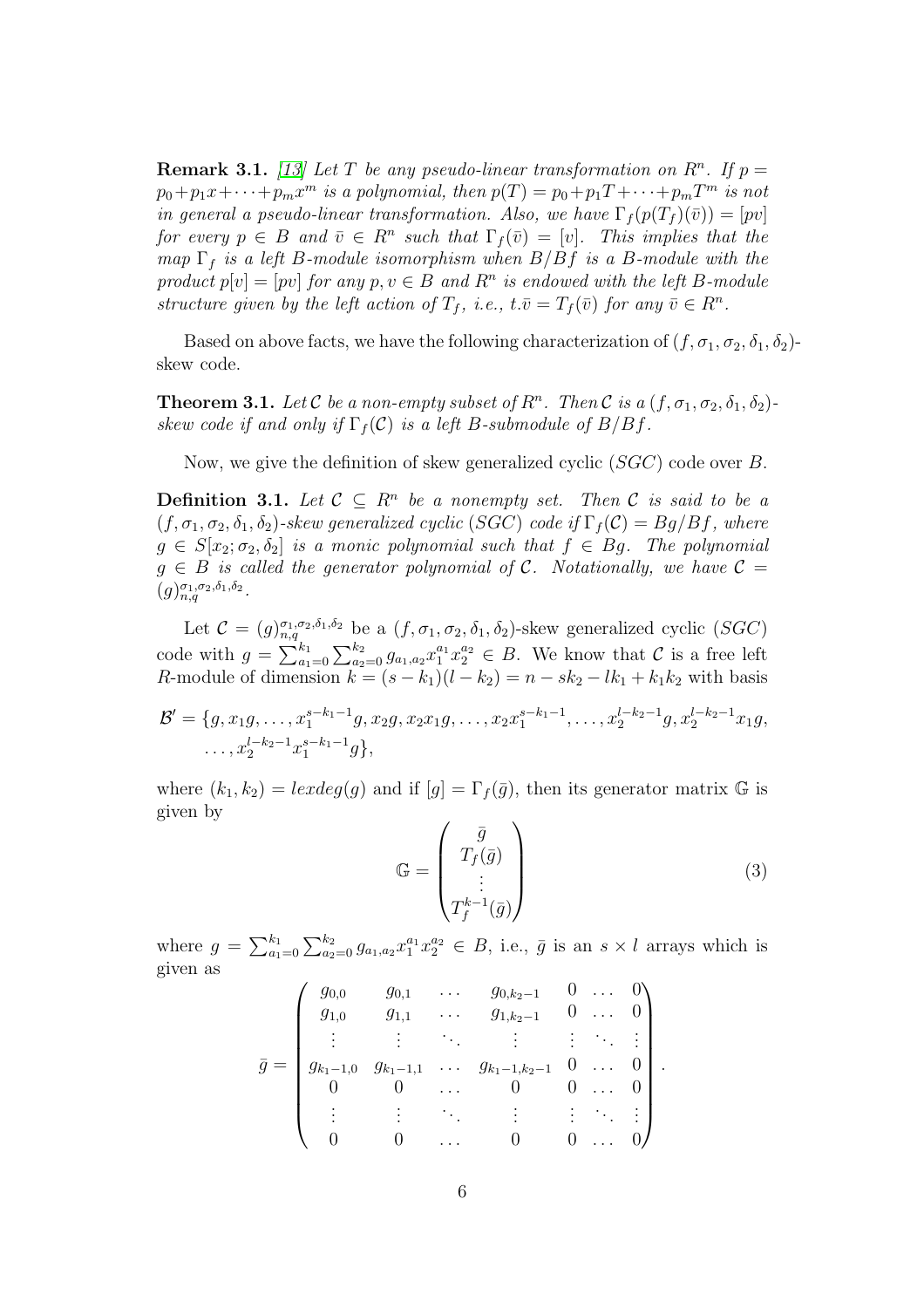It is well-known that  $dim(\mathcal{C}) + dim(\mathcal{C}^{\perp}) = sl$ . Therefore,  $dim(\mathcal{C}^{\perp}) = k' =$  $sk_2 + lk_1 - k_1k_2$ . Now, we have the following proposition for the dual code  $\mathcal{C}^{\perp}$ of  $(f, \sigma_1, \sigma_2, \delta_1, \delta_2)$ -skew generalized cyclic code  $\mathcal{C} \subseteq \mathbb{F}_q^n$ .

**Proposition 3.1.** Let  $f \in B$  be as in equation (2) and let  $T_f$  be its associated pseudo-linear transformation as in equation (3). Suppose that  $R = \mathbb{F}_q^n$ . If  $f = hg = gh'$  for some monic skew polynomials  $g, h, h' \in B$  and  $r_{0,0} \neq 0$ , then linearly independent columns of the matrix H given by

$$
\mathbb{H} = \begin{pmatrix} \bar{h} \\ T_f(\bar{h}) \\ \vdots \\ T_f^{k'-1}(\bar{h}) \end{pmatrix}
$$

form a basis of  $C^{\perp}$ , where  $\Gamma_f(\bar{h}) = [h']$ , lexdeg $(h') = (a, b)$  and  $C = (g)_{n,q}^{\sigma_1, \sigma_2, \delta_1, \delta_2}$ . *Proof.* Let  $\bar{a} \in \mathcal{C} = (g)_{n,q}^{\sigma_1, \sigma_2, \delta_1, \delta_2}$ , where

$$
\bar{a} = \begin{pmatrix} a_{0,0} & a_{0,1} & \dots & a_{0,l-1} \\ a_{1,0} & a_{1,1} & \dots & a_{1,l-1} \\ \vdots & \vdots & \ddots & \vdots \\ a_{s-1,0} & a_{s-1,1} & \dots & a_{s-1,l-1} \end{pmatrix}
$$

and  $\Gamma_f(\bar{h'}) = [h']$  and also  $\Gamma_f(\bar{a}) = [a] = [\alpha g]$ , for some  $\alpha, a \in B$ . Then  $\Gamma_f(a(T_f)(\bar{h}')) = [ah'] = [(\alpha g)h'] = [\alpha (gh')] = [\alpha f] = [0] \in B/Bf$ . This implies  $a(T_f)(\bar{h'}) = \bar{0}$ . Therefore,  $\bar{0} = a(T_f)(\bar{h'}) = (\sum_{a_1=0}^{s-1} \sum_{a_2=0}^{l-1} a_{a_1,a_2} x_1^{a_1} x_2^{a_2})$  $\binom{a_2}{2}$  $(T_f)(\bar{h'}) = \sum_{a_1=0}^{s-1} \sum_{a_2=0}^{l-1} a_{a_1,a_2} T_f^{a_1} T_f^{a_2}$  $f_a^{a_2}(\bar{h}')$ . This shows that  $\bar{a}$ . H = 0 for any  $\bar{a} \in \mathcal{C}$ . Further, we note that  $\Gamma_f(T_f^{k'}$  $\Gamma_f^{\dot{k'}}(\bar{h'})) = \Gamma_f(T_f^{i+j})$  $f^{i+j}(\bar{h'})) = x_1^i x_2^j h'$ 

$$
= \begin{cases} x_1^i x_2^j h_1' & \text{for } 0 \le i \le k_1 - 1, 0 \le j \le l - 1 \\ x_1^i x_2^j h_2' & \text{for } k_1 \le i \le s - 1, 0 \le j \le k_2 - 1 \end{cases}
$$

where  $\text{lexdeg}(h_1)$  $\binom{1}{1} = (a, 0)$  and lexdeg $(h_2)$  $Z_2'$  = (0, b). Therefore, { $\bar{h'}, T_f(\bar{h'}), ...,$  $T_f^{k'-1}(\bar{h'})\}$  are linearly independent.  $\Box$ 

When  $R$  is commutative, we have the following theorem related to the dual code  $C^{\perp}$  of  $(M_i, \sigma_i, \delta_i)$ -skew generalized cyclic  $(SGC)$  code  $C \subseteq \mathbb{F}_q^n$  for  $i = 1, 2.$ 

**Theorem 3.2.** Suppose R is commutative and  $\delta_i$ :  $R \rightarrow R$  is a  $(\sigma_i, id.)$ derivation, where  $\sigma_i \in Aut(R)$  for  $i = 1, 2$ . If  $\mathcal{C} \subseteq R^n$  is a  $(M_i, \sigma_i, \delta_i)$ -skew generalized cyclic (SGC) code, then  $C^{\perp}$  is a  $(({}^tM_i)_{\sigma_i^{-1}}, \sigma_i^{-1}, \delta_i'')$ -skew code with  $(id, \sigma_i^{-1})$ -derivation  $\delta_i'' = -\sigma_i^{-1}\delta_i$  for  $i = 1, 2$ , where for a matrix  $E = [(a_{mn})]$ , we denote  $E_{\sigma_i^{-1}} = [\sigma_i^{-1}(a_{mn})]$  and <sup>t</sup>E its transpose matrix.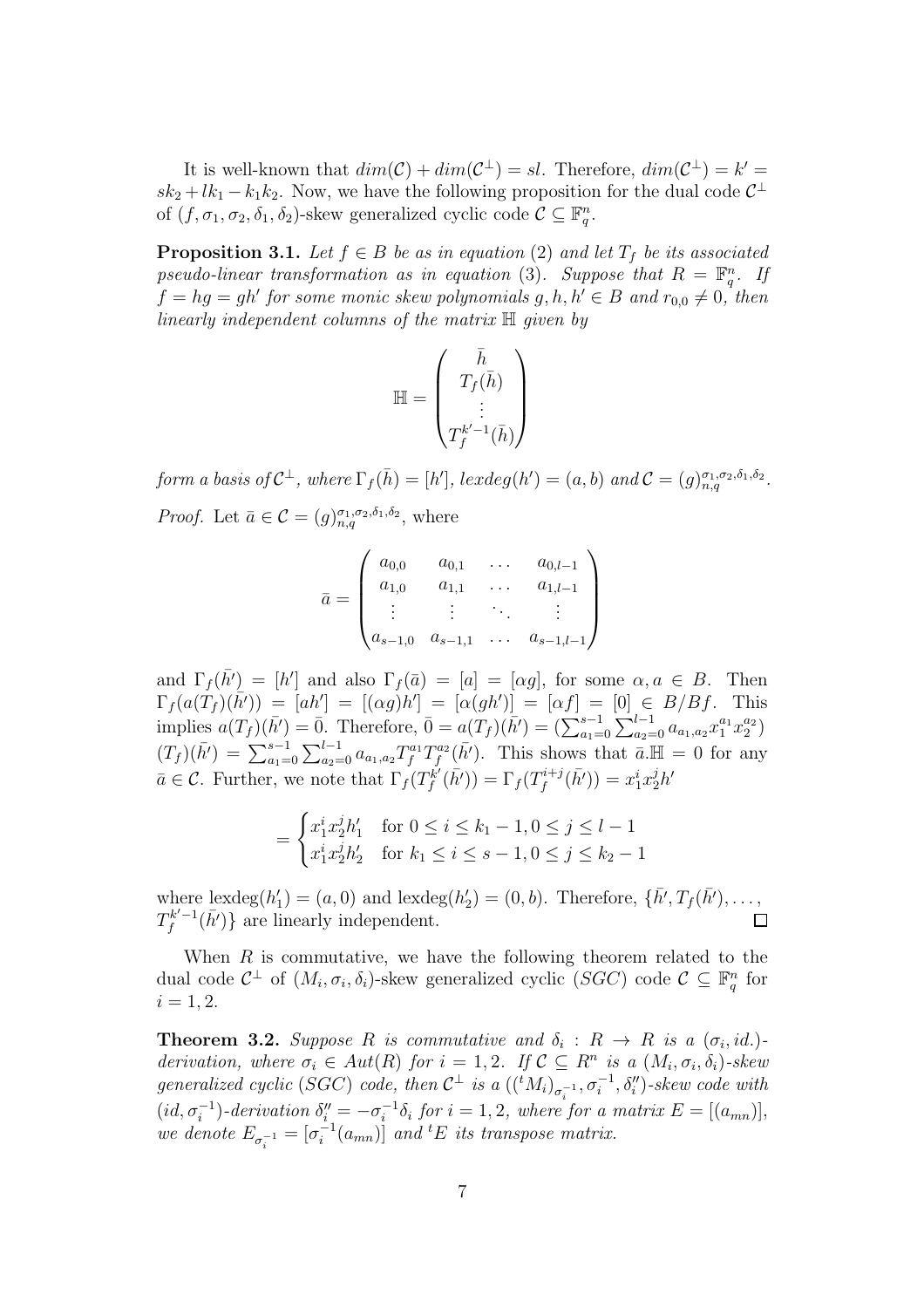*Proof.* We define two pseudo-linear maps  $T_i$  and  $T'_i$  by  $T_i(\bar{v}) = \sigma_i(\bar{v}) \cdot M_i + \delta_i(\bar{v})$ and  $\overline{T_i'}$  $\sigma_i^{\prime\prime}(\bar{v})=\sigma_i^{-1}(\bar{v})\cdotp(\overline{^t}M_i)_{\sigma_i^{-1}}{+}\delta_i^{\prime\prime}$  $i''(\bar{v})$  for  $i = 1, 2$  for every  $\bar{v} \in R^n$ , respectively. For any  $\bar{a} \in \mathcal{C}$  and  $\bar{b} \in \mathcal{C}^{\perp}$ , we have  $0 = \bar{b} \cdot {}^tT_i(\bar{a}) = \bar{b} \cdot {}^t(\sigma_i(\bar{a}) \cdot M_i) + \bar{b} \cdot {}^t(\delta_i(\bar{a})) =$  $\bar{b}$  ·  ${}^t(\sigma_i(\bar{a}) \cdot M_i) - \delta_i(\bar{b}) \cdot {}^t(\sigma_i(\bar{a}))$ . This implies that  $0 = \bar{b} \cdot {}^tM_i \cdot {}^t(\sigma_i(\bar{a}))$  - $\delta_i(\bar b)\cdot\ ^t(\sigma(\bar a))=(\bar b\cdot\ ^t\!M_i-\delta_i(\bar b))\cdot\ ^t(\sigma_i(\bar a)), \text{ i.e., }(\bar b\cdot\ ^t\!M_i-\delta_i(\bar b))\cdot\ ^t(\sigma_i(\bar a))=0,$ for  $i = 1, 2$ . Therefore, we have  $0 = \sigma_i^{-1}(0) = \sigma_i^{-1}(\bar{b} \cdot {}^tM_i - \delta_i(\bar{b})) \cdot {}^t(\bar{a}) =$  $(\sigma_i^{-1}(\bar{b}) \cdot (\,{}^t M_i)_{\sigma_i^{-1}} - \sigma_i^{-1} \delta_i(\bar{b})) \cdot (\,{}^t (\bar{a}) \, = \, (\sigma_i^{-1}(\bar{b}) \cdot (\,{}^t M_i)_{\sigma_i^{-1}} + \delta''_i)$  $\overline{f}'_i(\overline{b}))\cdot f(\overline{a})=$  $T_i'$  $\bar{f}'_i(\bar{b}) \cdot t(\bar{a}),$  i.e.,  $T'_i$  $\bar{b}'_i(\bar{b}) \cdot t(\bar{a}) = 0$  for all  $\bar{a} \in \mathcal{C}, \bar{b} \in \mathcal{C}^\perp$  and  $i = 1, 2$ .  $\Box$ 

## 4 BCH lower bounds for the minimum distance of a SGC code with non-zero derivation

Let  $\mathbb{F}_q$  be the Galois field, for  $q = p^m$ , p is a prime and  $m \in \mathbb{Z}_+$ . In 2017, Cuitiño and Tironi [\[13\]](#page-16-4) investigated for the BCH type lower bounds for the minimum distance of a skew generalized cyclic (SGC) code for  $\mathbb{F}_q[x;\theta]$ , i.e, for zero derivation, where  $\theta$  is an automorphism.

The following definition [\[5\]](#page-16-3) generalizes the classical notion of the norm of a field element: for  $i \in \mathbb{N}, N_i^{\theta, \delta}(\alpha)$  is recursively defined as

$$
N_0^{\theta,\delta}(\alpha) = 1
$$
  

$$
N_{i+1}^{\theta,\delta}(\alpha) = \theta(N_i^{\theta,\delta}(\alpha))\alpha + \delta(N_i^{\theta,\delta}(\alpha)).
$$

In particular, if  $\delta = 0$ , we get the classical norm  $N_i^{\theta, \delta}$  $i^{\theta,\delta}(\alpha) = \alpha \theta(\alpha) \dots \theta^{i-1}(\alpha).$ 

In this section, we generalize this BCH lower bound for the minimum distance of the SGC codes [\[13\]](#page-16-4) under certain conditions for  $R = \mathbb{F}_q[x; \theta, \delta],$ where  $\delta$  is a  $\theta$ -derivation. Further, we generalize the result and improve this lower bound for the SGC codes. We consider Frobenius automorphism  $\theta$ :  $\mathbb{F}_q \to \mathbb{F}_q$  by  $\theta(a) = a^p$ , where  $a \in \mathbb{F}_q$ . We assume that  $f = x^n - f_{n-1}x^{n-1}$  $\cdots - f_1x - f_0$ , where  $f_{n-1}, \ldots, f_1, f_0 \in \mathbb{F}_q$  and  $f_0 \neq 0$ . Here, we consider a map  $\Omega_f: \mathbb{F}_q^n \to R/Rf$  by  $\Omega_f(\bar{c}) = [c] \in R/Rf$  for all  $\bar{c} \in \mathbb{F}_q^n$ , where

$$
c = \sum_{i=0}^{n-1} c_i x^i,
$$

 $c_i \in \mathbb{F}_q^n$ , i.e.,  $\Omega_f(\bar{c}) = \Omega_f((c_0, c_1 \cdots, c_{n-1})) = [c] \in R/Rf \ \forall \ (c_0, c_1, \cdots, c_{n-1}) \in$  $\mathbb{F}_q^n$ . The map  $\Omega_f$  is an  $\mathbb{F}_q^n$ -linear isomorphism between  $\mathbb{F}_q$ -modules. We have the following lemmas that are used in proof of the main result.

<span id="page-7-0"></span>**Lemma 4.1.** In R/Rf for non-zero derivation, we have  $\alpha x = 1$  and  $x \cdot \beta =$  $1 + \delta(\beta)$ , where  $\alpha = f_0^{-1}x^{n-1} - f_0^{-1}f_{n-1}x^{n-2} - \cdots - f_0^{-1}f_2x - f_0^{-1}f_1$  and  $\beta = \theta^{-1}(f_0^{-1})x^{n-1} - \theta^{-1}(f_0^{-1}f_{n-1})x^{n-2} - \cdots - \theta^{-1}(f_0^{-1}f_2)x - \theta^{-1}(f_0^{-1}f_1).$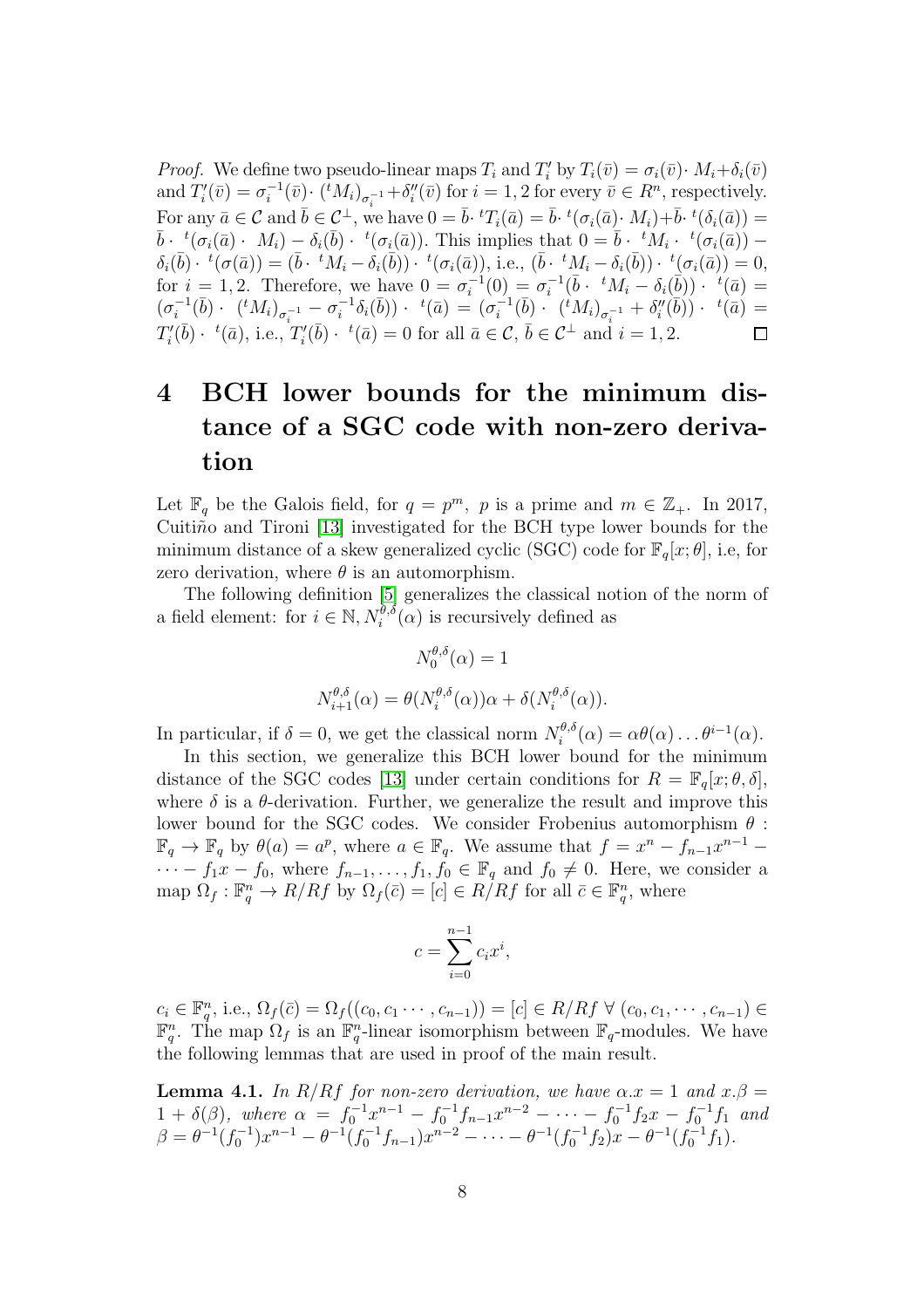*Proof.* Note that in  $R/Rf$ , we have the following equivalences:  $x^{n} - f_{n-1}x^{n-1} - \cdots - f_{1}x - f_{0} = 0$ , i.e,  $x^{n} - f_{n-1}x^{n-1} - \cdots - f_{1}x = f_{0}$ . As  $f_0 \neq 0 \in \mathbb{F}_q$ , so  $(f_0)^{-1}(x^{n-1} - f_{n-1}x^{n-2} - \cdots - f_1)x = 1$ , i.e.,  $(f_0^{-1}x^{n-1}$  $f_0^{-1}f_{n-1}x^{n-2} - \cdots - f_0^{-1}f_2x - f_0^{-1}f_1$ ).  $x = 1$ . Hence,  $\alpha x = 1$ Further, we have  $x^n - f_{n-1}x^{n-1} - \cdots - f_1x = f_0$ , i.e.,  $f_0^{-1}x^n - f_0^{-1}f_{n-1}x^{n-1} \cdots - f_0^{-1} f_2 x^2 - f_0^{-1} f_1 x = 1$ . This implies that  $f_0^{-1} x x^{n-1} - f_0^{-1} f_{n-1} x x^{n-2} - \cdots$  $f_0^{-1}f_1x = 1$ , i.e.,  $x\theta^{-1}(f_0^{-1})x^{n-1} - x\theta^{-1}(f_0^{-1}f_{n-1})x^{n-2} - \cdots - x\theta^{-1}(f_0^{-1}f_1) =$  $1 + \delta(\theta^{-1}(f_0^{-1}))x^{n-1} - \delta(\theta^{-1}(f_0^{-1}f_{n-1}))x^{n-2} - \cdots - \delta(\theta^{-1}(f_0^{-1}f_1)).$  This gives  $x \cdot (\theta^{-1}(f_0^{-1})x^{n-1} - \theta^{-1}(f_0^{-1}f_{n-1})x^{n-2} - \cdots - \theta^{-1}(f_0^{-1}f_1)) = 1 + \delta(\theta^{-1}(f_0^{-1}))x^{n-1} \delta(\theta^{-1}(\tilde{f}_0^{-1}\tilde{f}_{n-1}))x^{n-2} - \cdots - \delta(\theta^{-1}(f_0^{-1}f_1)).$  Hence,  $x.\beta = 1 + \delta(\beta)$  where  $\beta = \theta^{-1}(f_0^{-1})x^{n-1} - \theta^{-1}(f_0^{-1}f_{n-1})x^{n-2} - \cdots - \theta^{-1}(f_0^{-1}f_2)x - \theta^{-1}(f_0^{-1}f_1).$ Further, if  $\theta = id$ , then  $\beta = f_0^{-1}x^{n-1} - f_0^{-1}f_{n-1}x^{n-2} - \cdots - f_0^{-1}f_2x - f_0^{-1}f_1 =$ α.

<span id="page-8-0"></span>**Lemma 4.2.** Let  $C \subseteq \mathbb{F}_q^n$  be a SGC code, and consider a polynomial  $c \in$  $\Omega_f(\mathcal{C})$  with  $wt(c) = w$ . Then, there exists  $r \in R$  such that

$$
r.c = 1 + \sum_{i=1}^{w-1} c_i x^{a_i} + \sum_{i=1}^{w-1} d_i x^{k_i} \in \Omega_f(\mathcal{C}),
$$

where  $c_i, d_i \in \mathbb{F}_q^*$  and  $a_i, k_i \in \mathbb{N}$  with  $a_i, k_i \leq n-1$  for  $i = 1, \ldots, w-1$ . Also,

$$
wt(r.c) = wt(1 + \sum_{i=1}^{w-1} c_i x^{a_i} + \sum_{i=1}^{w-1} d_i x^{k_i}) = 2w - 1
$$

*Proof.* Since  $wt(c) = w$ , we can write  $c = b_{k_0}x^{k_0} + b_{k_1}x^{k_1} + \cdots + b_{k_{w-1}}x^{k_{w-1}},$ where  $b_{k_j} \in \mathbb{F}_q$ ,  $k_0 < \cdots < k_{w-1}$  and  $b_{k_j} \neq 0$ , for  $j = 0, \ldots, w-1$ . Hence,

$$
c = b_{k_0}x^{k_0}(1 + x^{-k_0}b_{k_0}^{-1}b_{k_1}x^{k_1} + \cdots + x^{-k_0}b_{k_0}^{-1}b_{k_{w-1}}x^{k_{w-1}})
$$
  
\n
$$
= b_{k_0}x^{k_0}(1 + \theta^{-k_0}(b_{k_0}^{-1}b_{k_1})x^{k_1-k_0} - \delta(\theta^{-k_0}(b_{k_0}^{-1}b_{k_1}))x^{k_1} + \cdots
$$
  
\n
$$
+ \theta^{-k_0}(b_{k_0}^{-1}b_{k_{w-1}})x^{k_{w-1}-k_0} - \delta(\theta^{-k_0}(b_{k_0}^{-1}b_{k_{w-1}})))x^{k_{w-1}}
$$
  
\n
$$
= b_{k_0}x^{k_0}(1 + \theta^{-k_0}(b_{k_0}^{-1}b_{k_1})x^{k_1-k_0} + \cdots + \theta^{-k_0}(b_{k_0}^{-1}b_{k_{w-1}})x^{k_{w-1}-k_0}
$$
  
\n
$$
- \delta(\theta^{-k_0}(b_{k_0}^{-1}b_{k_1}))x^{k_1} - \cdots - \delta(\theta^{-k_0}(b_{k_0}^{-1}b_{k_{w-1}}))x^{k_{w-1}})
$$
  
\n
$$
x^{-k_0}b_{k_0}^{-1}c = 1 + \theta^{-k_0}(b_{k_0}^{-1}b_{k_1})x^{k_1-k_0} + \cdots + \theta^{-k_0}(b_{k_0}^{-1}b_{k_{w-1}})x^{k_{w-1}-k_0}
$$
  
\n
$$
- \delta(\theta^{-k_0}(b_{k_0}^{-1}b_{k_1}))x^{k_1} - \cdots - \delta(\theta^{-k_0}(b_{k_0}^{-1}b_{k_{w-1}}))x^{k_{w-1}}.
$$

In Lemma [4.1,](#page-7-0) we have  $\alpha \cdot x = 1$ . This implies  $x^{-k_0} = \alpha^{k_0}$ . Therefore,  $\alpha^{k_0}b_{k_0}^{-1}$  $_{k_0}^{-1}c=1+\theta^{-k_0}(b_{k_0}^{-1})$  $\bar{k}_0^{-1}b_{k_1}$ ) $x^{k_1-k_0} + ... + \theta^{-k_0}(b_{k_0}^{-1})$  $\bar{k}_0^{-1} b_{k_{w-1}} x^{k_{w-1}-k_0}$  $-\delta(\theta^{-k_0} (b_{k_0}^{-1}$  $(\bar{k}_0^{-1} b_{k_1}) ) x^{k_1} - \cdots - \delta (\theta^{-k_0} (b_{k_0}^{-1})$  $_{k_{0}}^{-1}b_{k_{w-1}}$ )) $x^{k_{w-1}} \in \Omega_{f}(\mathcal{C}) \subset R/Rf.$ Now, put  $r = \alpha^{k_0} b_{k_0}^{-1}$  $\bar{b}_{k_0}^{-1},\ c_j\ =\ \theta^{-i_0}(b_{k_0}^{-1}% )+\ \theta^{-i_0}(b_{k_0}^{-1})\ \theta^{-i_0}(b_{k_0}^{-1})+\ \theta^{-i_0}(b_{k_0}^{-1})\ \theta^{-i_0}(b_{k_0}^{-1})$  $\bar{b}_{k_0}^{-1}b_{k_j}),\,\,d_j\,=\,-\delta(\theta^{-i_0}(b_{k_0}^{-1}))$  $(\bar{k}_0^{-1}b_{k_j})) = \delta(c_j)$  and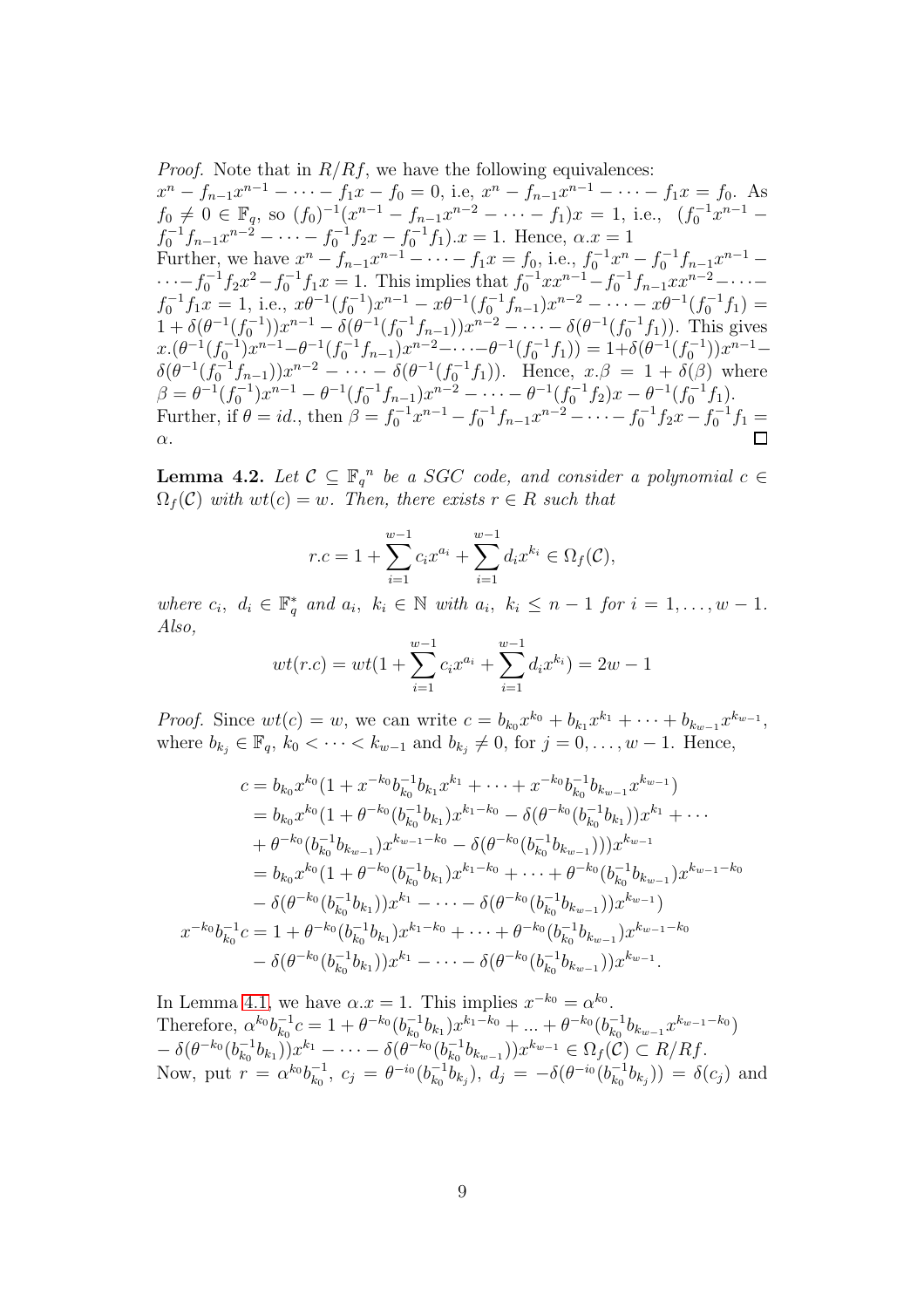$a_j = k_j - k_0$ . Further,

$$
wt(r.c) = wt(1 + \sum_{i=1}^{w-1} c_i x^{a_i} + \sum_{i=1}^{w-1} d_i x^{k_i})
$$
  
= 2w - 1

<span id="page-9-0"></span>Inspired by the work done in [\[13,](#page-16-4) [7\]](#page-16-0), the following results give the lower bounds on the minimum Hamming distance for the SGC codes in  $\mathbb{F}_q[x; \theta, \delta].$ **Theorem 4.1.** Let  $\mathcal{C} = (g)_{n,q}^{\theta,\delta}$  be a SGC code. Suppose  $\exists \beta \in \overline{\mathbb{F}}_q$ , the algebraic closure of  $\mathbb{F}_q$ ,  $l \in \mathbb{Z}_{\geqslant 0}$ ,  $m \in \mathbb{Z}_{\geqslant 0}$  s.t.  $g(\beta_i^{l+mi}) = 0$ , where  $\beta_i = N_{l+mi-1}^{\theta, \delta}(\beta)$  for

 $i=0,\ldots,\triangle-2$ . If  $N_i(\beta^m) \neq 1$ ,  $N_{l+mi}(N_i(\beta^m)) = 1$  and  $N_i^{\theta,\delta}$  $i^{\theta,\delta}(N_{l+mi}^{\theta,\delta}(\beta))=$  $N_{l+mi}^{\theta,\delta}(N_{i}^{\theta,\delta}% -1)\simeq N_{l+mi}^{\theta,\delta}$  $e^{i\theta,\delta}(\beta)$  for all  $i=1,\ldots,n-1$ , then  $d_{\mathcal{C}} \geqslant \triangle$ . *Proof.* Suppose there exists a polynomial  $c \in \Omega_f(\mathcal{C})$  with  $wt(c) = w < \triangle$ . By

Lemma [4.2,](#page-8-0) we can assume that  $c$  is of the form

$$
c = 1 + \sum_{i=1}^{w-1} c'_i x^{a_i} + \sum_{i=1}^{w-1} d_i x^{k_i} = 1 + \sum_{i=1}^{w-1} c'_i x^{a_i} - \sum_{i=1}^{w-1} \delta(c'_i) x^{k_i}
$$
  
=  $1 + \sum_{i=1}^{w-1} c'_i x^{k_i - k_0} - \sum_{i=1}^{w-1} \delta(c'_i) x^{k_i} = 1 + \sum_{i=1}^{w-1} (c'_i x^{-k_0} - \delta(c'_i)) x^{k_i}$   
=  $1 + \sum_{i=1}^{w-1} (c'_i \alpha^{k_0} - \delta(c'_i)) x^{k_i} = 1 + \sum_{i=1}^{w-1} (c'_i b_{k_0} - \delta(c'_i)) x^{k_i}.$ 

Hence, we have

$$
c = 1 + \sum_{i=1}^{w-1} c_i x^{k_i}
$$
 (4)

 $\Box$ 

where  $c_i'$  $d_i, d_i \in \mathbb{F}_q^*$ <sup>\*</sup><sub>q</sub> and  $a_i, k_i \in \mathbb{Z}_{>0}$  with  $a_i, k_i < n$  and  $c_i = c'_i$  $\delta'_{i}b_{k_0}-\delta(c'_{i})$  $'_{i}$ ), for  $i = 1, \ldots, w - 1$ Define,  $L_i = N_{a_i}^{\theta, \delta}(\beta_i)$  and  $P_j = \sum_{i=1}^{w-1} c_i L_i^j = c(\beta_i^j)$  $i^j$ ) – 1 and consider a commutative polynomial  $p \in \mathbb{F}_q[t]$  given by

$$
p = \prod_{i=1}^{w-1} (t - L_i^m)
$$
  
=  $t^{w-1} + p_1 t^{w-2} + \dots + p_{w-2} t + p_{w-1} \in \mathbb{F}_q[t]$ 

Now, we have  $L_i^m = N_{a_i}^{\theta,\delta}(\beta_i^m) = N_{a_i}^{\theta,\delta}(N_{l+mi-1}^{\theta,\delta}(\beta^m)) = N_{l+mi-1}^{\theta,\delta}(N_{a_i}^{\theta,\delta}(\beta^m))$ If  $N_{l+mi-1}^{\theta,\delta}(N_{a_i}^{\theta,\delta}(\beta^m)) = 1$ , then

$$
1 = N_{l+mi-1}^{\theta,\delta}(N_{a_i}^{\theta,\delta}(\beta^m))
$$
  
=  $\theta(N_{l+mi}^{\theta,\delta}(N_{a_i}^{\theta,\delta}(\beta^m)).N_{a_i}^{\theta,\delta}(\beta^m) + \delta(N_{l+mi}^{\theta,\delta}(N_{a_i}^{\theta,\delta}(\beta^m)))$   
=  $\theta(1).N_{a_i}^{\theta,\delta}(\beta^m)$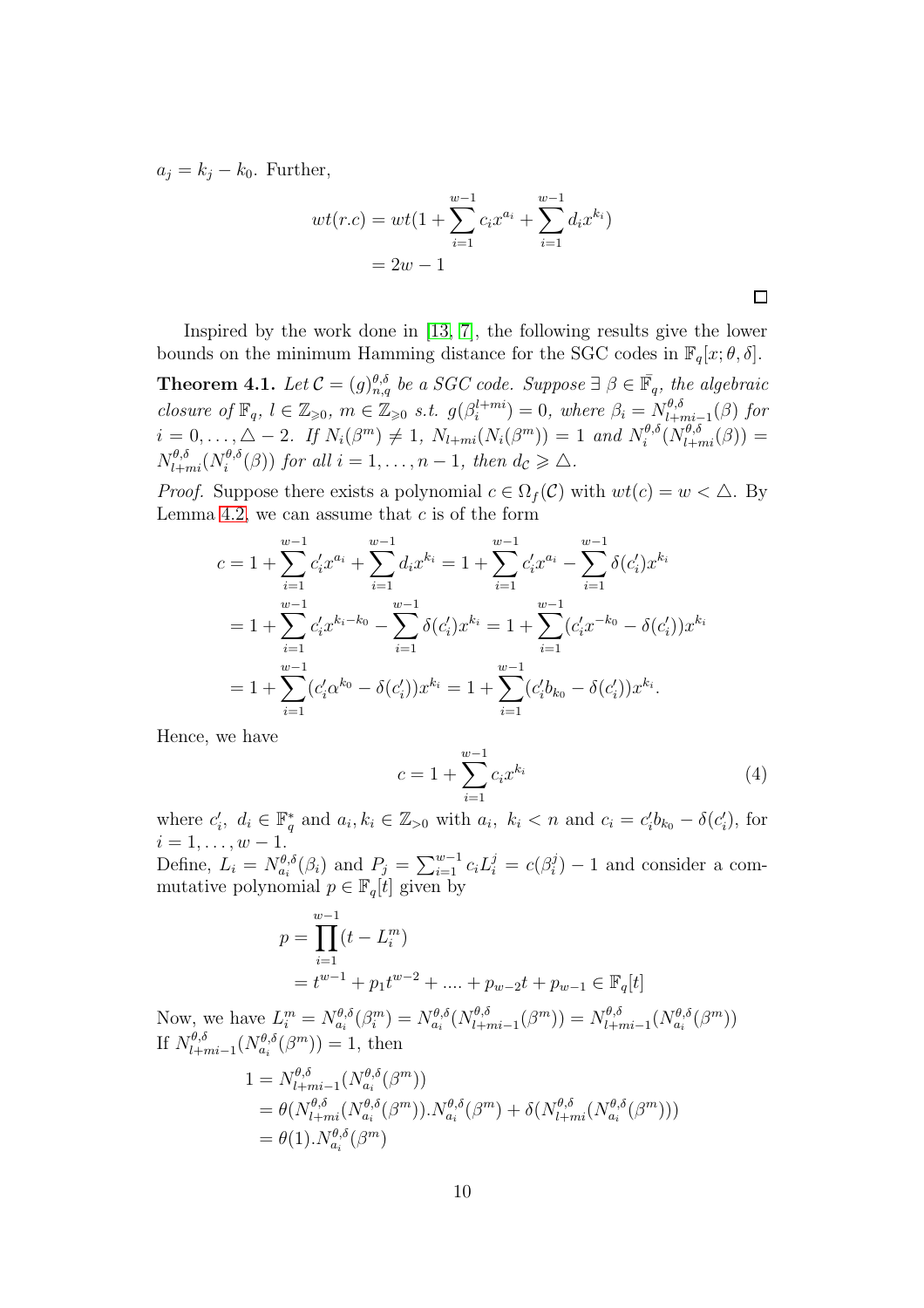This implies  $N_{a_i}^{\theta,\delta}(\beta^m) = 1$ , which is a contradiction.

So,  $L_i^m = N_{l+mi}^{\theta,\delta}(N_{a_i}^{\theta,\delta}(\beta^m)) \neq 1$ . Hence 1 is not a root of polynomial  $p(t)$ , i.e.,  $p(1) \neq 1.$ 

Next we have the following equalities:

$$
0 = \sum_{i=1}^{w-1} c_i L_i^l p(L_i^m) = \sum_{i=1}^{w-1} c_i L_i^l (L_i^{m(w-1)} + p_1 L_i^{m(w-2)} + \dots + p_{w-2} L_i^m + p_{w-1})
$$
  
\n
$$
= \sum_{i=1}^{w-1} c_i (L_i^{l+m(w-1)} + p_1 L_i^{l+m(w-2)} + \dots + p_{w-2} L_i^{l+m} + p_{w-1} L_i^l)
$$
  
\n
$$
= \sum_{i=1}^{w-1} c_i L_i^{l+m(w-1)} + p_1 \sum_{i=1}^{w-1} c_i L_i^{l+m(w-2)} + \dots + p_{w-2} \sum_{i=1}^{w-1} c_i L_i^{l+m}
$$
  
\n
$$
+ p_{w-1} \sum_{i=1}^{w-1} c_i L_i^l
$$
  
\n
$$
= P_{l+m(w-1)} + p_1 P_{l+m(w-2)} + \dots + p_{w-2} P_{l+m} + p_{w-1} P_l
$$

i.e.,

<span id="page-10-0"></span>
$$
P_{l+m(w-1)} + p_1 P_{l+m(w-2)} + \dots + p_{w-2} P_{l+m} + p_{w-1} P_l = 0.
$$
 (5)

Since  $c \in \Omega_f(\mathcal{C}) = Rg/Rf$ , so  $c(\beta_i^{l+mi}) = 0$ , for  $i = 0, ..., \triangle -2$ . Then  $P_{l+mi} = c(\beta_i^{l+mi}) - 1 = -1$ . From equation [5](#page-10-0) we have,  $-1 + p_1(-1) + \cdots$  $p_{w-2}(-1)+p_{w-1}(-1)=0$ . This implies that  $p(1)=0$ , which is a contradiction. Therefore,  $d_{\mathcal{C}} \geqslant \triangle$ .  $\Box$ 

<span id="page-10-1"></span>**Theorem 4.2.** Let  $\mathcal{C} = (g)_{n,q}^{\theta,\delta}$  be a SGC code. Suppose  $\exists \beta \in \overline{\mathbb{F}}_q$ , the algebraic closure of  $\mathbb{F}_q$ ,  $l \in \mathbb{Z}_{\geqslant 0}$ ,  $m_1, m_2 \in \mathbb{Z}_{\geqslant 0}$  s.t.  $(m_1, m_2) \neq (0, 0)$ ,  $g(\beta_{i_1}^{l+m_1i_1+m_2i_2})$  $\binom{l+m_1i_1+m_2i_2}{i_1} =$ 0, where  $\beta_{i_1} = N_{l+m_1i_1+m_2i_2-1}^{\theta,\delta}(\beta)$  for  $i_1 = 0, ..., \Delta - 2$  and  $i_2 = 0, ..., s$ . If  $N_i(\beta^{m_j}) \neq 1$ ,  $N_{l+m_1i_1+m_2i_2}(N_i(\beta^{m_j})) = 1$  and  $N_i^{\theta, \delta}$  $\epsilon_i^{\theta,\delta}(N_{l+i}^{\theta,\delta}$  $l+m_1i_1+m_2i_2(\beta)) =$  $N_{l+1}^{\theta,\delta}$  $\frac{\partial^l \theta_i \delta}{\partial l+m_1i_1+m_2i_2}(N^{\theta,\delta}_i)$  $i^{(\theta,\delta)}(\beta)$  for all  $i=1,...,n-1, j=1,2$ , then  $d_{\mathcal{C}} \geq \Delta + s$ .

*Proof.* By Theorem [4.1](#page-9-0) we have  $d_{\mathcal{C}} \geq \Delta$ . Suppose that  $\exists$  a polynomial  $c \in$  $\Omega_f(\mathcal{C})$  with  $wt(c) = w$  s.t.  $\Delta \leq w < \Delta + s$ . Then by equation [\(5\)](#page-10-0)

$$
c = 1 + \sum_{i=1}^{w-1} c_i x^{a_i}
$$

where  $c_i \in \mathbb{F}_q^*$  and  $a_i \in \mathbb{Z}_{>0}$  with  $a_i < n$ , for  $i = 1, \ldots, w - 1$ . q We define,  $L_i = N_{a_i}^{\theta, \delta}(\beta_i)$  and  $P_j = \sum_{i=1}^{w-1} c_i L_i^j = c(\beta_i^j)$  $i_1^j$ ) – 1 and consider the commutative polynomials  $p, q \in \mathbb{F}_q[t]$  given by

$$
p = \prod_{i_1=1}^{\Delta-2} (t - L_{i_1}^{m_1})
$$
  
=  $t^{\Delta-2} + p_1 t^{\Delta-3} + \dots + p_{\Delta-3} t + p_{\Delta-2} \in \mathbb{F}_q[t]$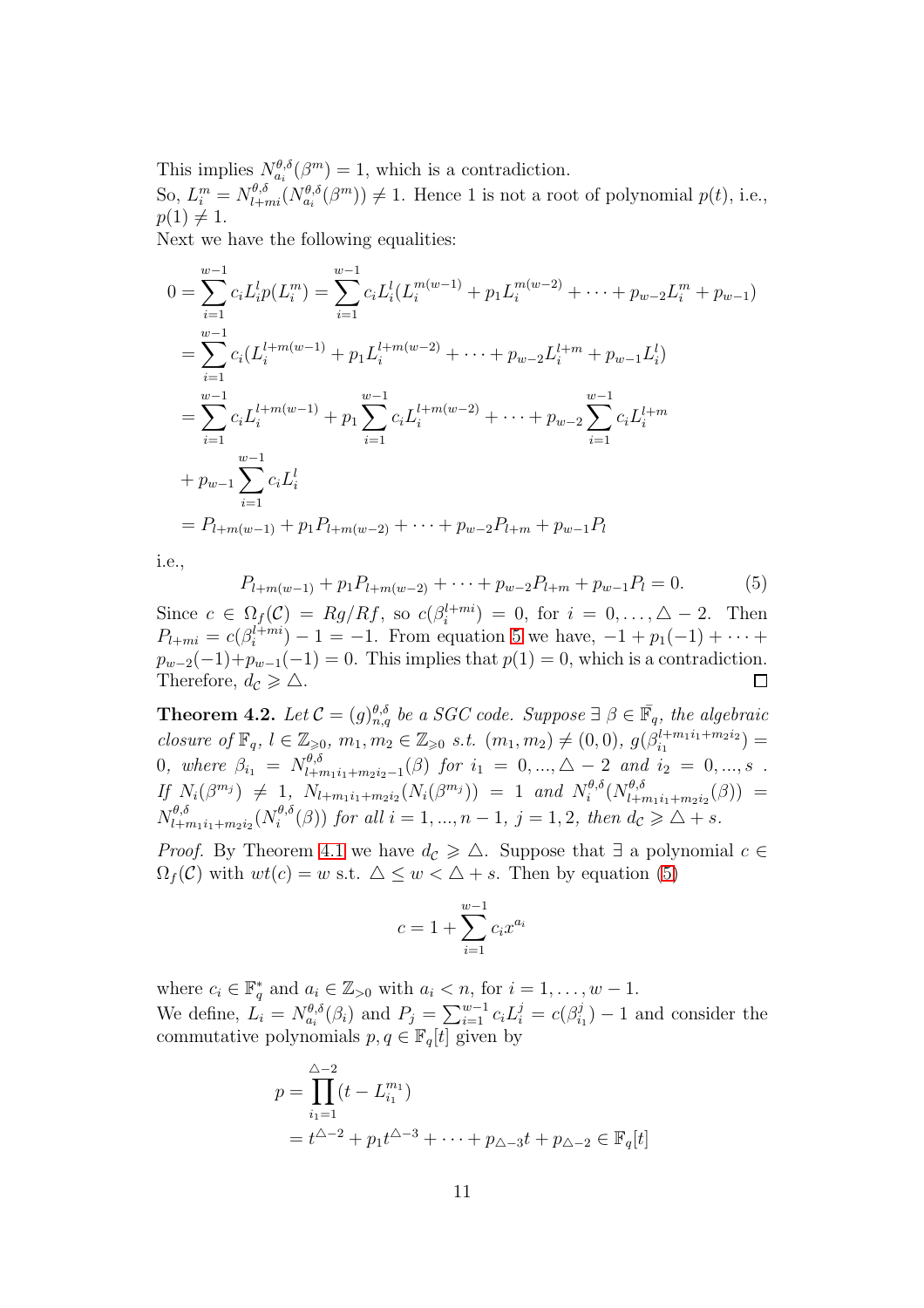$$
q = \prod_{i_2=1}^{w-1} (t - L_{i_2}^{m_2})
$$
  
=  $t^{w-\Delta+1} + q_1 t^{w-\Delta} + \dots + q_{w-\Delta} t + q_{w-\Delta+1} \in \mathbb{F}_q[t]$ 

Next, let  $r = pq \in \mathbb{F}_q[t]$  and  $L_{i_j}^{m_j} = N_{a_{i_j}}^{\theta, \delta}(\beta_{i_1}^{m_j})$  $\delta_{i_1}^{m_j})=N_{a_{i_j}}^{\theta,\delta}(N_{l+r}^{\theta,\delta}% )^{m_j}$  $\left( \begin{smallmatrix} \theta,\delta\ l+m_1i_1+m_2i_2 \end{smallmatrix} \left( \beta^{m_j} \right) \right) =$  $N_{l+1}^{\theta,\delta}$  $\frac{\partial^l \theta,\delta}{\partial l+m_1i_1+m_2i_2} (N^{\theta,\delta}_{a_{i_j}}(\beta^{m_j})).$  If  $N^{\theta,\delta}_{l+n_j}$  $\frac{\partial \theta, \delta}{\partial l + m_1 i_1 + m_2 i_2} (N_{a_{i_j}}^{\theta, \delta}(\beta^{m_j})) = 1$ , then  $1 = N_{l+1}^{\theta,\delta}$  $\frac{\partial^l \theta,\delta}{\partial l+m_1i_1+m_2i_2} (N^{\theta,\delta}_{a_{i_j}}(\beta^{m_j}))$  $_{\theta,\delta}$  $_{\theta,\delta}$  $_{\theta,\delta}$  $_{\theta,\delta}$ 

$$
= \theta(N_{l+m_1i_1+m_2i_2-1}^{\theta,\delta}(N_{a_{i_j}}^{\theta,\delta}(\beta^{m_j}))).N_{a_{i_j}}^{\theta,\delta}(\beta^{m_j}) + \delta(N_{l+m_1i_1+m_2i_2-1}^{\theta,\delta}(N_{a_{i_j}}^{\theta,\delta}(\beta^{m_j})))
$$
  
=  $\theta(1).N_{a_{i_j}}^{\theta,\delta}(\beta^{m_j}).$ 

This implies  $N_{a_{ij}}^{\theta,\delta}(\beta^{m_j}) = 1$ , which is a contradiction. Therefore,  $L_{i_j}^{m_j}$  $\frac{m_j}{i_j} \neq 1$ , for  $j = 1, 2$ . Since  $\hat{L}_{i_1}^{m_1}$  $\frac{m_1}{i_1}$  and  $L_{i_2}^{m_2}$  $\frac{m_2}{i_2}$  are roots of p, q, respectively. So, 1 is not a root of  $r = pq$ . Now, we have the following

$$
0 = \sum_{i=1}^{w-1} c_i L_i^l p(L_i^{m_1}) q(L_i^{m_2})
$$
  
\n
$$
= \sum_{i=1}^{w-1} c_i L_i^l (L_i^{m_1(\Delta - 2)} + p_1 L_i^{m_1(\Delta - 3)} + \dots + p_{\Delta - 2}) (L_i^{m_2(w - \Delta - 1)}
$$
  
\n
$$
+ q_1 L_i^{m_2(w - \Delta)} + \dots + q_{w - \Delta + 1})
$$
  
\n
$$
= \sum_{i=1}^{w-1} c_i [(L_i^{l+m_1(\Delta - 2)} + p_1 L_i^{l+m_1(\Delta - 3)} + \dots + p_{\Delta - 2} L_i^l) (L_i^{m_2(w - \Delta - 1)}
$$
  
\n
$$
+ q_1 L_i^{m_2(w - \Delta)} + \dots + q_{w - \Delta + 1})]
$$

$$
= \sum_{i=1}^{w-1} c_i [(L_i^{l+m_1(\Delta-2)+m_2(w-\Delta-1)} + p_1 L_i^{l+m_1(\Delta-3)+m_2(w-\Delta-1)} + \cdots + p_{\Delta-2} L_i^{l+m_2(w-\Delta+1)}) + \cdots + q_{w-\Delta+1} (L_i^{l+m_1(\Delta-2)} + p_1 L_i^{l+m_1(\Delta-3)} + \cdots + p_{\Delta-2} L_i^l)] = P_{l+m_1(\Delta-2)+m_2(w-\Delta+1)} + p_1 P_{l+m_1(\Delta-3)+m_2(w-\Delta+1)} + \cdots + p_{\Delta-2} P_{l+m_2(w-\Delta+1)} + \cdots + q_1 (P_{l+m_1(\Delta-2)+m_2(w-\Delta)} + p_1 P_{l+m_1(\Delta-3)+m_2(w-\Delta)} + \cdots + p_{\Delta-2} P_{l+m_2(w-\Delta)} + \cdots + q_{w-\Delta+1} (P_{l+m_1(\Delta-2)} + p_1 P_{l+m_1(\Delta-3)} + \cdots + p_{\Delta-2} P_l).
$$
  
i.e.,

$$
P_{l+m_1(\triangle-2)+m_2(w-\triangle+1)} + p_1 P_{l+m_1(\triangle-3)+m_2(w-\triangle+1)} + \cdots + p_{\triangle-2} P_{l+m_2(w-\triangle+1)} + \cdots + q_1 (P_{l+m_1(\triangle-2)+m_2(w-\triangle)} + p_1 P_{l+m_1(\triangle-3)+m_2(w-\triangle)} + \cdots + p_{\triangle-2} P_{l+m_2(w-\triangle)} + \cdots + q_{w-\triangle+1} (P_{l+m_1(\triangle-2)} + p_1 P_{l+m_1(\triangle-3)} + \cdots + p_{\triangle-2} P_l) = 0.
$$
\n(6)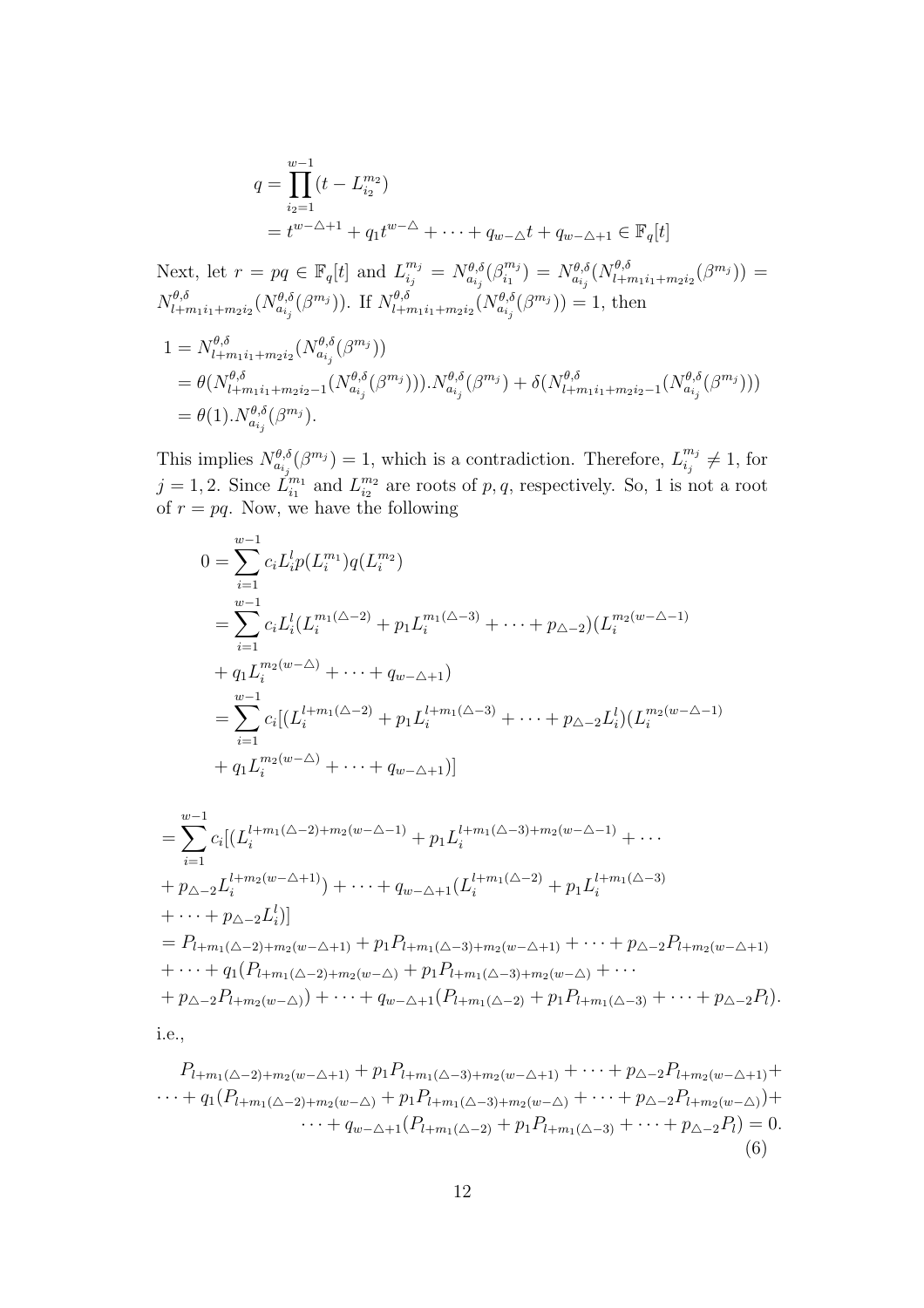Since  $c \in \Omega_f(\mathcal{C})$  and  $c(\beta_{i_1}^{l+m_1i_1+m_2i_2})$  $i_1^{(l+m_1i_1+m_2i_2})=0$ , therefore  $P_{l+m_1i_1+m_2i_2}=0$  $c(\beta_{i_1}^{l+m_1i_1+m_2i_2})$  $\binom{i+m_1i_1+m_2i_2}{i_1}-1 = -1$ , for  $i_1 = 0, \ldots, \triangle-2$ ,  $i_2 = 0, \ldots, s$  and  $\triangle \leq$  $w < \Delta + s$ . Hence, from above equations we have  $(-1 - p_1 + \cdots + p_{\Delta-3}$  $p_{\Delta-2}(1+q_1+\cdots+q_{w-\Delta}-q_{w-\Delta+1})=0$ . This implies that  $r(1)=0$ , which is a contradiction. Therefore,  $w \geq \Delta + s$ , i.e.,  $d_{\mathcal{C}} \geq \Delta + s$ .  $\Box$ 

In view of previous theorems, we give an extension of Theorem [4.2,](#page-10-1) which can be proved by inductive hypothesis.

<span id="page-12-0"></span>**Theorem 4.3.** Let  $\mathcal{C} = (g)_{n,q}^{\theta,\delta}$  be a SGC code. Suppose  $\exists \beta \in \mathbb{F}_q$ , the algebraic closure of  $\mathbb{F}_q$   $l \in \mathbb{Z}_{\geqslant 0}, m_1, m_2, \ldots m_r \in \mathbb{Z}_{\geqslant 0}$  s.t.  $(m_1, m_2 \ldots m_r) \neq (0, 0),$  $g(\beta_{i_1}^{l+m_1i_1+\cdots+m_ri_r})=0,$  where  $\beta_{i_1}=N_{l+m_1i_1+\cdots+m_ri_r}^{\theta,\delta}(\beta)$  for  $i_1=0,\ldots,\Delta-2$ and  $i_k = 0, \ldots, s_k$  and  $k = 2, 3, \ldots, r$ . If  $N_i(\beta^{m_j}) \neq 1, N_{l+m_1i_1+m_2i_2+\cdots+m_ri_r}(N_i)$  $(\beta^{m_j})$  = 1 and  $N_i^{\theta,\delta}$  $\delta_{i}^{\theta,\delta}(N_{l+m_1i_1+\cdots+m_{r}i_{r}}^{\theta,\delta}(\beta))\ =\ N_{l+m_1i_1+\cdots+m_{r}i_{r}}^{\theta,\delta}(N_{i}^{\theta,\delta})$  $i^{0,0}(\beta)$  for all  $i = 1, \ldots, n - 1, j = 1, 2, \ldots, r, \text{ then } d_{\mathcal{C}} \geq \Delta + \sum_{k=2}^{n} s_k.$ 

Corollary 4.1. Let  $C = (g)_{n,q}^{\theta,\delta}$  with  $q \geq n+1$ . If  $\beta \in \bar{\mathbb{F}}_q$ , the algebraic closure of  $\mathbb{F}_q$ ;  $l, c_1, c_2, \ldots, c_r \in \mathbb{Z}_{\geq 0}$  s.t.  $(c_1, c_2, \ldots, c_r) \neq (0, 0, \ldots, 0),$ 

$$
g = lclm\{x - \beta^{l+\sum_{k=1}^{r} i_k c_k} : i_1 = 0, \ldots, \Delta, i_k = 0, \ldots, s_k, \Delta + \sum_{k=2}^{r} s_k = n-k+1\},\
$$

and  $N_i(\beta^{c_j}) \neq 1$ ,  $N_{l+c_1i_1+c_2i_2+\cdots+c_{r}i_{r}}(N_i(\beta^{c_j})) = 1$  and  $N_i^{\theta, \delta}$  $i^{\theta,\delta}(N_{l+c_1i_1+\cdots+c_{r}i_{r}}^{\theta,\delta}(\beta))=$  $N_{l+c_1i_1+\cdots+c_{r}i_{r}}^{\theta,\delta}(N_{i}^{\theta,\delta})$  $e^{i\theta,\theta}(\beta)$  for all  $i=1,\ldots,n-1, j=1,2,\ldots,r$ , then C is a Maximum Distance Separable (MDS) code.

*Proof.* Since  $deg(g) \leq n - k$ , and the Singleton bound is given by  $d_c \leq$  $n-dim(\mathcal{C})+1=n(n-deg(g))+1\leq n-k+1$ . From Theorem [4.3,](#page-12-0) it follows that  $d_{\mathcal{C}} \geq n - k + 1$ . This implies that  $d_{\mathcal{C}} = n - k + 1$ □

#### 5 Examples

The following table will give the examples of MDS codes in  $\mathbb{F}_q^n$  for  $q = 8$ , 11 with  $n \leq q - 1 \leq 11$ . All computations are carried out by using Magma software [\[2\]](#page-15-1).

| $n =$  | K | d g such that                                                          | a such that     |
|--------|---|------------------------------------------------------------------------|-----------------|
| $\deg$ |   | g divides f                                                            | $f = x^n - a$   |
|        |   | 2   $x + w^6, x + w^2, x + w^5, x + w, x + w^4, x + 1, 1, w, w^2, w^6$ |                 |
|        |   | $x + w^3$                                                              | $w^3, w^4, w^5$ |
| 3      |   | $\left[x+w^6, x+w^2, x+w^5, x+w, x+w^4, x+1, \right]$ 1,w, $w^2, w^6$  |                 |
|        |   | $x + w^3$                                                              | $w^3, w^4, w^5$ |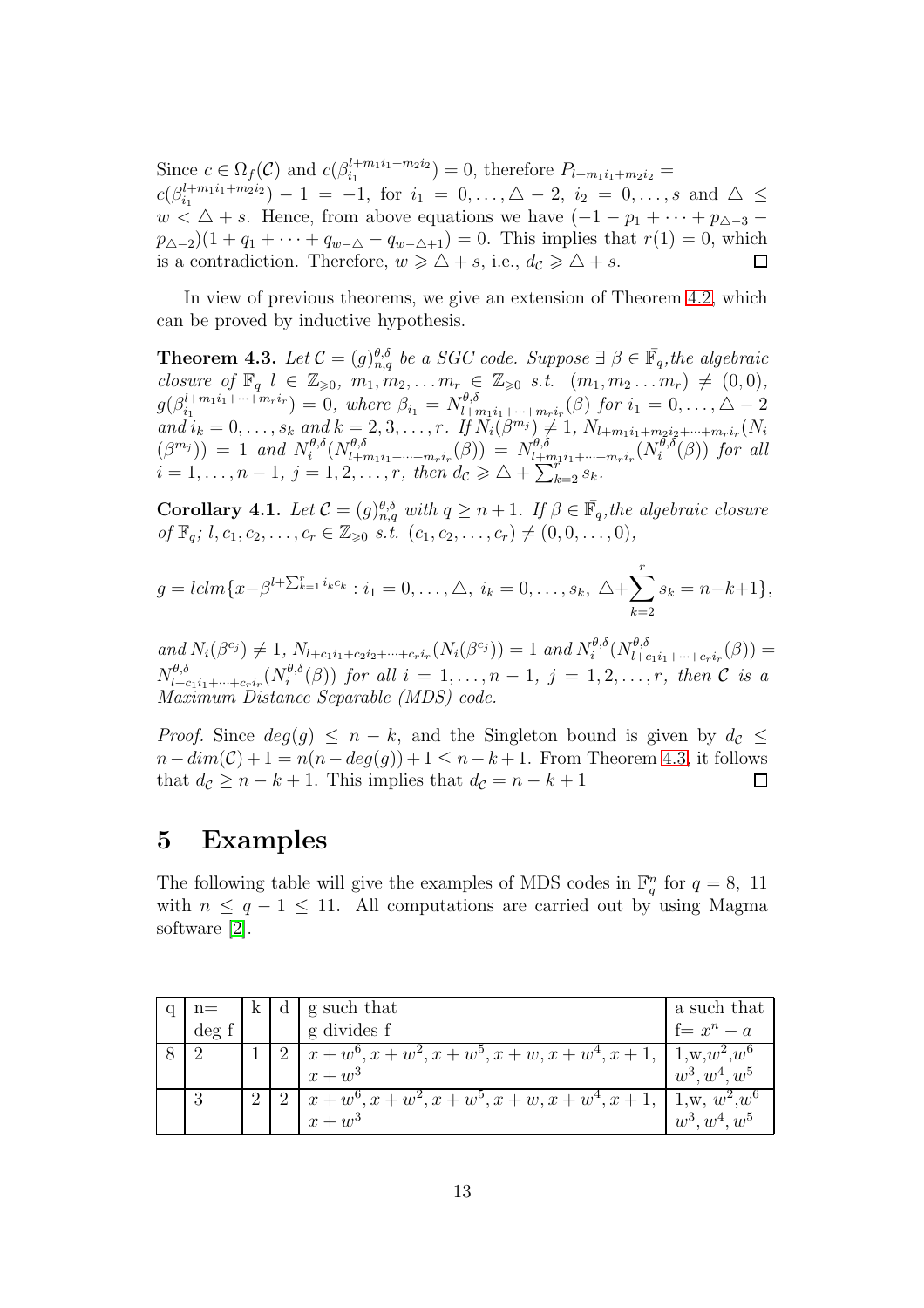| $\mathbf{q}$ | $n =$          | $\mathbf{k}$   | $\mathbf d$    | g such that                                                                                                 | a such that      |
|--------------|----------------|----------------|----------------|-------------------------------------------------------------------------------------------------------------|------------------|
|              | deg f          |                |                | g divides f                                                                                                 | $f = x^n - a$    |
| 8            | 3              | $\mathbf{1}$   | 3              | $x^2 + x + w, x^2 + w^3x + 1, x^2 + wx + w^3$                                                               | ∄                |
|              |                |                |                | $x^2 + w^4x + w^2, x^2 + w^2x + w^5, x^2 + w^2x + w,$                                                       |                  |
|              |                |                |                | $x^{2} + w^{5}x + w^{4}, x^{2} + w^{5}x + w, x^{2} + x + w^{4}$                                             |                  |
|              |                |                |                | $x^{2} + x + w^{2}, x^{2} + w^{3}x + w^{3}, x^{2} + w^{6}x + w^{6}$                                         |                  |
|              |                |                |                | $x^{2} + w^{3}x + w, x^{2} + w^{6}x + w^{2}, x^{2} + wx + w^{6}$                                            |                  |
|              |                |                |                | $x^2 + w^6 + 1$ , $x^2 + wx + w^4$ , $x^2 + w^4x + w^5$                                                     |                  |
|              |                |                |                | $x^{2} + w^{4}x + w^{3}, x^{2} + w^{2}x + w^{6}, x^{2} + w^{5}x + w^{5}$                                    |                  |
| 8            | $\overline{4}$ | 3              | 2              | $x + w^6, x + w^2, x + w^5, x + w, x + w^4, x + 1,$                                                         | $1, w, w^2$ ,    |
|              |                |                |                | $x + w^3$                                                                                                   | $w^3, w^4, w^5,$ |
|              |                |                |                |                                                                                                             | $w^6$            |
|              | $\overline{4}$ |                |                | for codes of                                                                                                |                  |
|              |                |                |                | the type [4,1,4] and [4,2,3] $\sharp f$<br>$x + w^6, x + w^2, x + w^5, x + w, x + w^4, x + 1,$              |                  |
| 8            | $\overline{5}$ | $\overline{4}$ | 2              |                                                                                                             | $1, w, w^2$ ,    |
|              |                |                |                | $x + w^3$                                                                                                   | $w^3, w^4, w^5,$ |
|              |                |                |                |                                                                                                             | $w^6$            |
| 8            | $\overline{5}$ |                |                | for codes of                                                                                                |                  |
|              |                |                |                | the type [5,3,3], [5,1,5] and [5,2,4] $\frac{\nexists f}{x + w^6, x + w^2, x + w^5, x + w, x + w^4, x + 1,$ |                  |
| 8            | 6              | 5              | $\overline{2}$ |                                                                                                             | $1, w, w^2, w^6$ |
|              |                |                |                | $x + w^3$                                                                                                   | $w^3, w^4, w^5,$ |
|              | 6              |                |                | for codes of                                                                                                |                  |
|              |                |                |                | the type [6,1,6], [6,4,3], [6,2,5] and [6,3,4] $\sharp$ f                                                   |                  |
| 8            | 7              |                |                | for codes of                                                                                                |                  |
|              |                |                |                | the type $[7,2,6]$ , $[7,1,7]$ , $[7,5,3]$ ,                                                                |                  |
|              |                |                |                | [7,6,2], [7,3,5] and [7,4,4] always $\exists f$                                                             | $\mathbf{1}$     |
| 11           | $\overline{2}$ | $\mathbf{1}$   | $\overline{2}$ | $x+10$                                                                                                      | $\mathbf{1}$     |
|              | $\overline{3}$ | $\overline{2}$ | $\overline{2}$ | $x+10$                                                                                                      | $\mathbf{1}$     |
|              |                | $\mathbf{1}$   | 3              | $x^2 + 9x + 1$                                                                                              | ∄                |
| 11           | $\overline{4}$ | 3              | $\overline{2}$ | $x+10$                                                                                                      | $\overline{1}$   |
|              |                | $\overline{2}$ | 3              | $x^2 + 9x + 1$                                                                                              | $\nexists$       |
| 11           | $\overline{4}$ | $\overline{1}$ | $\overline{4}$ | $x^3 + 8x^2 + 3x + 10$                                                                                      | ∄                |
| 11           | $\overline{5}$ | $\overline{4}$ | $\overline{2}$ | $x+10$                                                                                                      | $\overline{1}$   |
|              |                | $\mathbf{1}$   | $\overline{5}$ | $x^4 + 7x^3 + 6x^2 + 7x + 1$                                                                                |                  |
|              |                | $\overline{2}$ | $\overline{4}$ | $x^3 + 8x^2 + 3x + 10$                                                                                      | 力力力              |
|              |                | 3              | $\overline{3}$ | $x^2 + 9x + 1$                                                                                              |                  |
| 11           | 6              | $\overline{5}$ | $\overline{2}$ | $x+10$                                                                                                      | $\overline{1}$   |
| 11           | $\overline{6}$ | $\mathbf{1}$   | $\overline{6}$ | $x^5 + 6x^4 + 10x^3 + x^2 + 5x + 10$                                                                        | 电电子              |
|              |                | $\overline{2}$ | $\overline{5}$ | $x^4 + 7x^3 + 6x^2 + 7x + 1$                                                                                |                  |
|              |                | $\overline{3}$ | $\overline{4}$ | $x^3 + 8x^2 + 3x + 10$                                                                                      |                  |
|              |                | $\overline{4}$ | 3              | $x^2 + 9x + 1$                                                                                              |                  |
| 11           | $\overline{7}$ | 6              | $\overline{2}$ | $x+10$                                                                                                      | $\overline{1}$   |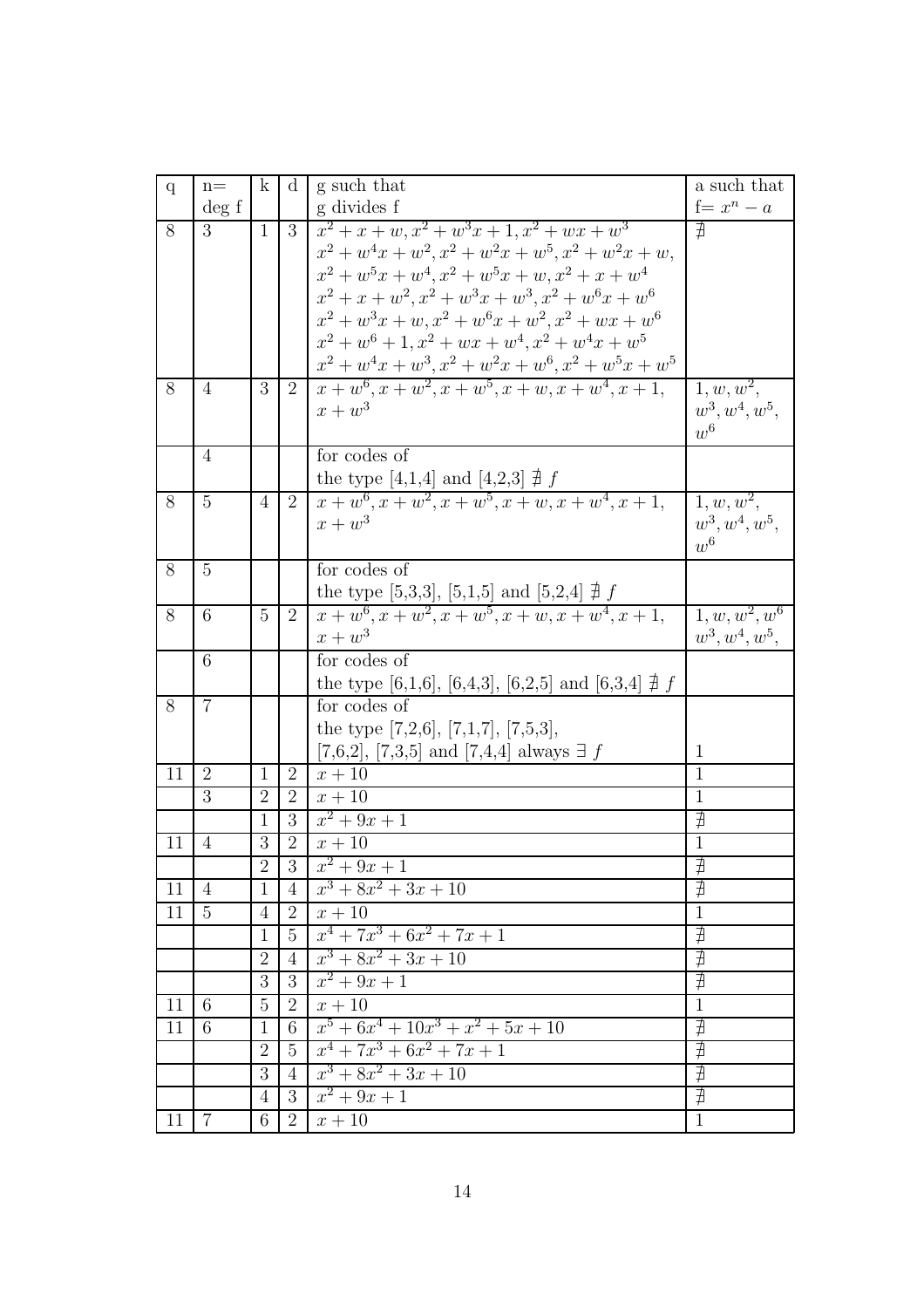| $\mathbf{q}$ | $n =$          | $\mathbf{k}$   | d              | g such that                                        | a such that           |
|--------------|----------------|----------------|----------------|----------------------------------------------------|-----------------------|
|              | $\deg f$       |                |                | g divides f                                        | $f = x^n - a$         |
| 11           | 7 <sup>1</sup> | $\overline{2}$ | 6              | $x^5 + 6x^4 + 10x^3 + x^2 + 5x + 10$               | ∄                     |
|              |                | 3              | $\overline{5}$ | $x^4 + 7x^3 + 6x^2 + 7x + 1$                       | ∄                     |
|              |                | $\overline{4}$ | $\overline{4}$ | $x^3 + 8x^2 + 3x + 10$                             | ∄                     |
|              |                | $\mathbf{1}$   | $\overline{7}$ | $x^6 + 5x^5 + 4x^4 + 2x^3 + 4x^2 + 5x + 1$         | ∄                     |
|              |                | 5              | 3              | $x^2 + 9x + 1$                                     | $\nexists$            |
| 11           | 8              | $\overline{7}$ | $\overline{2}$ | $x+10$                                             | $\overline{1}$        |
|              |                | 3              | 6              | $x^5 + 6x^4 + 10x^3 + x^2 + 5x + 10$               | ∄                     |
|              |                | $\overline{4}$ | 5              | $x^4 + 7x^3 + 6x^2 + 7x + 1$                       | 力力                    |
|              |                | 5              | $\overline{4}$ | $x^3 + 8x^2 + 3x + 10$                             |                       |
|              |                | $\overline{2}$ | $\overline{7}$ | $x^6 + 5x^5 + 4x^4 + 2x^3 + 4x^2 + 5x + 1$         | $\overline{\nexists}$ |
|              |                | 6              | 3              | $x^2 + 9x + 1$                                     | ∄                     |
|              |                | $\mathbf{1}$   | 8              | $x^7 + 4x^6 + 10x^5 + 9x^4 + 2x^3 + x^2 + 7x + 10$ | ∄                     |
| 11           | 9              | $\overline{8}$ | $\overline{2}$ | $x+10$                                             | $\overline{1}$        |
|              |                | $\overline{4}$ | 6              | $x^5 + 6x^4 + 10x^3 + x^2 + 5x + 10$               | ∄                     |
|              |                | 5              | $\overline{5}$ | $x^4 + 7x^3 + 6x^2 + 7x + 1$                       | $\overline{\nexists}$ |
| 11           | 9              | 6              | $\overline{4}$ | $x^3 + 8x^2 + 3x + 10$                             | $\nexists$            |
|              |                | 3              | $\overline{7}$ | $x^6 + 5x^5 + 4x^4 + 2x^3 + 4x^2 + 5x + 1$         | ∄                     |
|              |                | $\overline{7}$ | $\overline{3}$ | $x^2 + 9x + 1$                                     | 力力                    |
|              |                | $\overline{2}$ | 8              | $x^7 + 4x^6 + 10x^5 + 9x^4 + 2x^3 + x^2 + 7x + 10$ |                       |
|              |                | $\mathbf{1}$   | 9              | $x^8 + 3x^7 + 6x^6 + 10x^5 + 4x^4 + 10x^3$         | 力力                    |
|              |                |                |                | $6x^2 + 3x + 1$                                    |                       |
| 11           | 10             | 9              | $\overline{2}$ | $x+10$                                             | $\overline{1}$        |
|              |                | 5              | 6              | $x^5 + 6x^4 + 10x^3 + x^2 + 5x + 10$               | ∄                     |
|              |                | 6              | 5              | $x^4 + 7x^3 + 6x^2 + 7x + 1$                       | ∄                     |
|              |                | $\overline{7}$ | 4              | $x^3 + 8x^2 + 3x + 10$                             | $\nexists$            |
|              |                | $\overline{4}$ | $\overline{7}$ | $x^6 + 5x^5 + 4x^4 + 2x^3 + 4x^2 + 5x + 1$         | $\nexists$            |
|              |                | 8              | 3              | $x^2 + 9x + 1$                                     | ∄                     |
|              |                | 3              | 8              | $x^7 + 4x^6 + 10x^5 + 9x^4 + 2x^3 + x^2 + 7x + 10$ |                       |
| 11           | 10             | $\overline{2}$ | 9              | $x^8 + 3x^7 + 6x^6 + 10x^5 + 4x^4 + 10x^3 +$       | 力力力                   |
|              |                |                |                | $6x^2 + 3x + 1$                                    |                       |
|              |                | 1              | 10             | $x^9 + 2x^8 + 3x^7 + 4x^6 + 5x^5 + 6x^4 +$         | $\overline{\sharp}$   |
|              |                |                |                | $7x^3 + 8x^2 + 9x + 10$                            |                       |

Now, we give some examples of MDS (Maximum Distance Separable) generalized cyclic (GC) code for commutative case  $(\theta = id)$  as well as noncommutative case. All computations are carried out by using Magma software [\[2\]](#page-15-1).

**Example 5.1.** Consider  $f = x^5 + wx^4 + x^3 + wx^2 + 1 \in \mathbb{F}_{8}[x; \theta]$ . Here, we get 21 MDS skew generalized cyclic codes with parameters  $[5, 4, 2]_8$ ,  $[5, 1, 5]_8$ , and  $[5, 3, 3]_8$ . If  $\theta = id$ , then we get only 2 MDS GC codes with parameters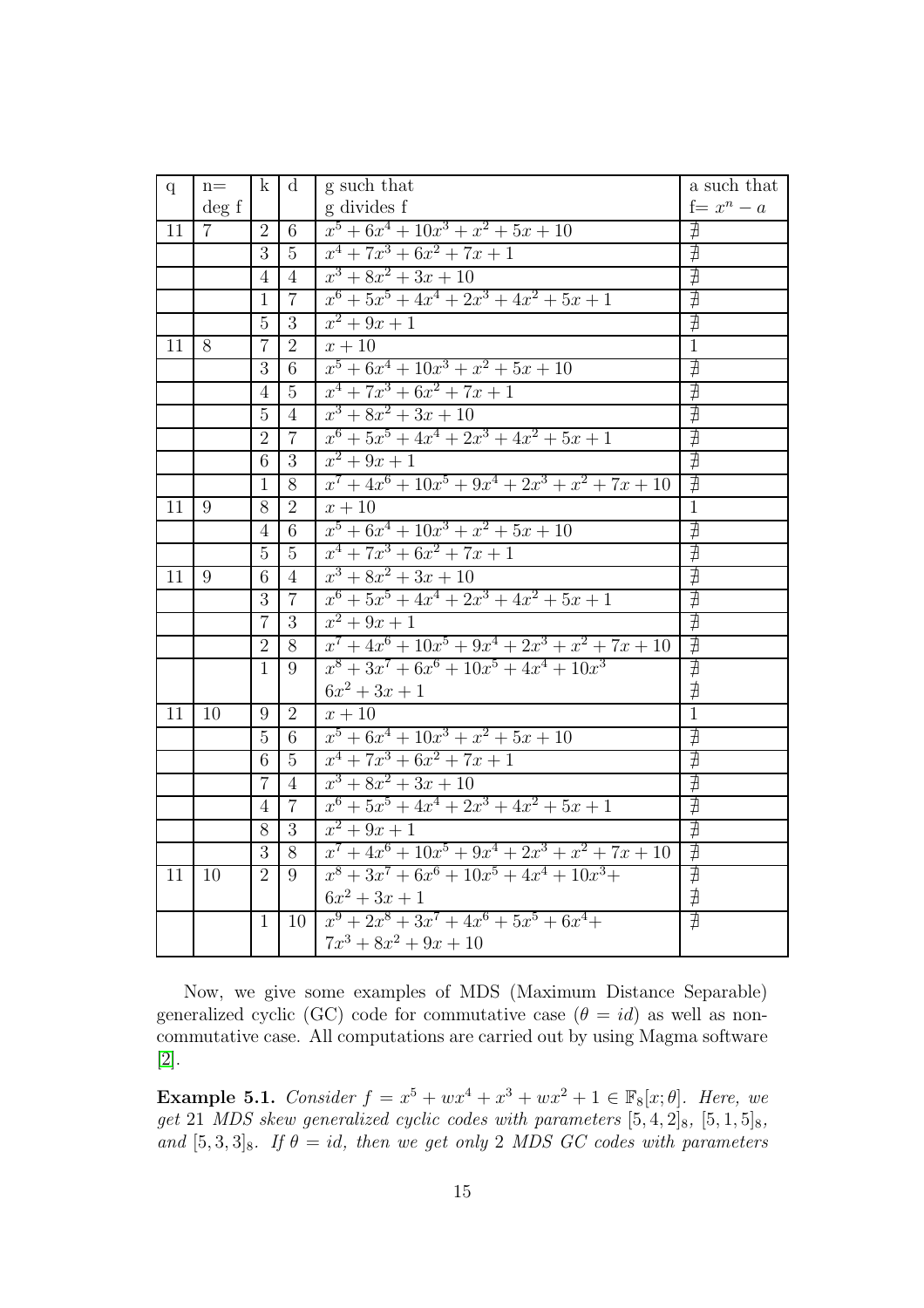$[5, 4, 2]_8$  and  $[5, 3, 3]_8$  with generator polynomial  $x + w^6$ ,  $x^2 + w^2x + w^4$  and  $x^2 + w^3x + w^4$  respectively.

**Example 5.2.** Consider  $f = x^5 + x^4 + x^3 + wx^2 + 1 \in \mathbb{F}_9[x; \theta]$ . Here, we get 16 MDS skew generalized cyclic codes with parameters  $[5, 2, 4]_9$ , and  $[5, 3, 3]_9$ . If  $\theta = id$  then we get only 1 MDS GC codes with parameters  $[5, 3, 3]_9$  with generator polynomial  $x^2 + w^6x + w^7$ .

**Example 5.3.** Consider  $f = x^3 + x^2 + x + 1 \in \mathbb{F}_9[x; \theta]$ . Here, we get 80 MDS skew generalized cyclic codes with parameters  $[3, 2, 2]_9$  and  $[3, 1, 3]_9$ . If  $\theta = id$ then we get only 3 MDS GC codes with parameters  $[3, 2, 2]_5$  having generator polynomials  $x + 1$ ,  $x + w^2$  and  $x + w^6$ .

**Example 5.4.** Consider  $f = wx^5 + x^4 + x^3 + x^2 + 1 \in \mathbb{F}_8[x; \theta]$ . Here, we get 21 MDS skew generalized cyclic codes with parameters  $[5, 2, 4]_8$ ,  $[5, 4, 2]_8$  and  $[5, 1, 5]_8$ . If  $\theta = id$  then we get only 2 MDS GC codes with parameters  $[5, 4, 2]_8$ and  $[5, 1, 5]_8$  with generator polynomial  $x + 4$  and  $x^4 + 2x^3 + 3x^2 + 4x + 4$ respectively.

**Example 5.5.** Consider  $f = wx^5 + x^4 + x^3 + x^2 + 1 \in \mathbb{F}_9[x; \theta]$ . Here, we get 24 MDS skew generalized cyclic codes with parameters  $[5, 2, 4]_9$ ,  $[5, 4, 2]_9$ ,  $[5, 3, 3]_9$ and  $[5, 1, 5]_9$ . If  $\theta = id$  then we get only 1 MDS GC codes with parameters  $[5, 4, 2]$ <sup>9</sup> with generator polynomial  $x + w^7$ .

### 6 Conclusion

In this paper, we consider the skew generalized cyclic (SGC) codes over  $R[x_1;\sigma_1,\delta_1][x_2;\sigma_2,\delta_2]$  that are invariant under pseudo-linear transformation of  $R^n$ , where R is a ring with unity or a finite field  $\mathbb{F}_q$ . Further for non-zero derivation we study the BCH lower bounds for the minimum distance of a SGC code over  $\mathbb{F}_q[x; \theta, \delta]$ . Finally, we provide some examples of MDS code as applications of our results.

Acknowledgements The authors are thankful to Department of Science and Technology (DST) for financial support and Indian Institute of Technology Patna for providing all the facilities regarding research.

### <span id="page-15-0"></span>References

- <span id="page-15-1"></span>[1] I. F. Blake, Codes over integer residue rings, Inform. Control 29 (1975),  $295 - 300.$
- [2] W. Bosma, J. Cannon, Handbook of Magma Functions, Univ. of Sydney, Sydney (1995).